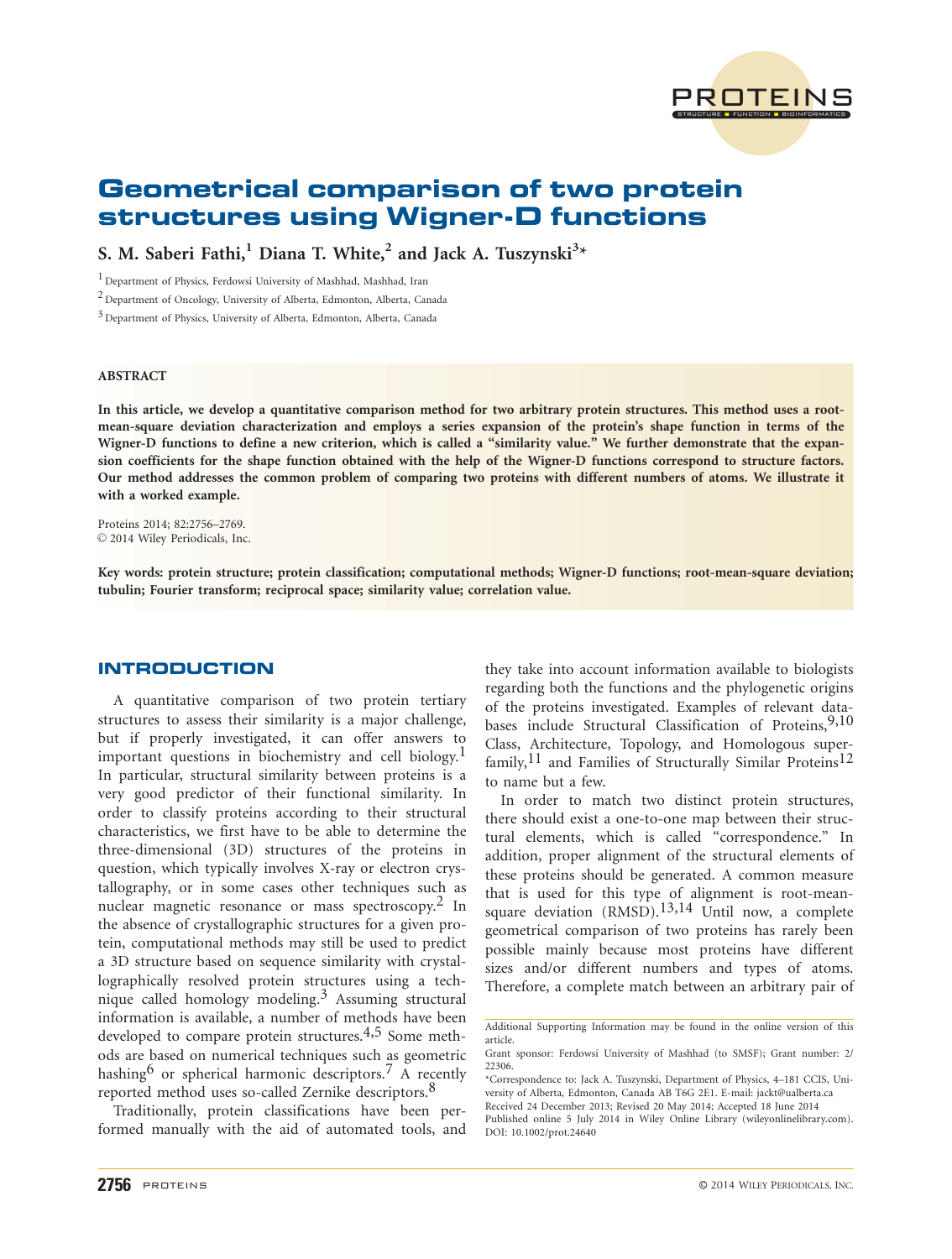proteins is a difficult task to accomplish in general. This is why either partial or local similarity tests have frequently been used in the past.<sup>13</sup> An example of using RMSD for partial similarity analysis is the STRUCTAL software.<sup>15</sup> In Results and Discussion section, we discuss in more detail different methods used for protein structure comparisons and compare and contrast them with our method.

In this article, we introduce a fully automated method that enables one to compare protein structures and to perform identification of proteins. To this end, we expand the protein shape function in terms of Wigner-D functions<sup>16</sup> and demonstrate mathematically that the expansion coefficients can be regarded as the structure factors of a protein. We then compare them to assess their similarity by introducing a new parameter referred to here as the "similarity value" (SV). Our method obtains the similarity value in the reciprocal space (in relation to the spatial domain) where two proteins have the same dimension (values of their structure factors). However, it is important to note that these proteins are allowed to have different numbers of atoms in the spatial domain. We demonstrate below that the SV can be used as an alternative measure of structural similarity, as opposed to the RMSD measure. In particular, we show that when comparing similarly sized proteins, either RMSD or SV may be the preferred measure. However, when comparing different-size structures, we show that using the similarity value (SV) is strongly preferred as it permits a quantitative comparison between any protein structures independently of their sizes.

# BASIC MATHEMATICAL IDEA

The Wigner-D functions describe the rotation on a sphere in 4D space (4-sphere), and they are analogous to the well-known spherical harmonic functions, which are commonly used to describe the rotation on a sphere in 3D space (3-sphere).<sup>16</sup> A rigid body can be projected on a 4-sphere; thus, its shape function can be expanded using the Wigner-D functions. Proteins are not typically thought of as rigid bodies due to their weak bonds, but instead they undergo sizeable thermal fluctuations at finite temperature and conformational changes due to ligand binding. However, the different conformations of a protein, which are explored over time, can be quantitatively characterized using shape functions in time series representations.

We start by expanding a hypothetical protein shape function,  $f$ , in terms of Wigner-D functions as

$$
f(\alpha, \beta, \gamma) = \sum_{l=0}^{\infty} \sum_{m=-l}^{l} \sum_{n=-l}^{l} C_{lmn} D_{mn}^{l}(\alpha, \beta, \gamma)
$$
 (1)

where the  $C_{lmn}$  factors are the coefficients of the series expansion,  $D_{mn}^l$  is a Wigner-D function and the parameters *l*, *m*, and *n* satisfy:  $l \geq 0$ ,  $|m| \leq l$ , and  $|n| \leq l$ . The Wigner-D function is defined by<sup>17</sup>

$$
D_{mn}^l(\alpha, \beta, \gamma) = e^{-im\alpha} e^{-in\gamma} d_{mn}^l(\cos \beta)
$$
 (2)

where

$$
d_{mn}^l(x) = \epsilon \sqrt{\frac{\left(l - \frac{\nu + \sigma}{2}\right)!\left(l + \frac{\nu + \sigma}{2}\right)!}{\left(l - \frac{\nu - \sigma}{2}\right)!\left(l + \frac{\nu - \sigma}{2}\right)!}} 2^{-\frac{\nu + \sigma}{2}} (1 - x)^{\frac{\nu}{2}} (1 + x)^{\frac{\sigma}{2}} P_{l - \frac{\nu + \sigma}{2}}^{(\nu, \sigma)}(x)
$$
\n(3)

where  $v=|n-m|$  and  $\sigma=|n+m|$ , and

$$
\varepsilon = \begin{cases} 1 & \text{if } n \ge m \\ (-1)^{n-m} & \text{if } n < m \end{cases} \tag{4}
$$

while  $P_l^m(x)$  is the associated Legendre polynomial and is defined as

$$
P_l^m(x) = \frac{(-1)^m}{2^l l!} \left(1 - x^2\right)^{\frac{m}{2}} \frac{d^{l+m}}{dx^{l+m}} \left(x^2 - 1\right)^l. \tag{5}
$$

The dimension of a Wigner-D function is given by

$$
Dim(D) = \sum_{l=0}^{N} (2l+1)^{2} = \frac{1}{3}(N+1)(2N+1)(2N+3). \quad (6)
$$

We can express Eq. (1) in matrix notation simply as  $f=CD$ . Indeed, the discrete Fourier transform on SO(3) can be written in terms of the Wigner-D functions as17,18

$$
f(\alpha, \beta, \gamma) = \sum_{l=0}^{\infty} \sum_{m=-l}^{l} \sum_{n=-l}^{l} \hat{f}_{lmn} D^{l}_{mn}(\alpha, \beta, \gamma)
$$
 (7)

where  $\hat{f}$  is the Fourier transform of f. We can express the above relation in matrix form as  $f=fD$ . Thus, the  $C<sub>lmn</sub>$  coefficients can be viewed as Fourier transforms of a given function  $f$ . On the other hand, we know from crystallography that the Fourier transform of the shape function of an object is defined as the corresponding structure factor.<sup>19</sup> Thus, the  $C_{lmn}$  coefficients describe the structure factors of a given protein with the shape function  $f$  (which is obtained from the positions of the atoms of the protein).

Having generated the shape function  $f$ , we can obtain the  $C_{lmn}$  coefficients of the expansion by

$$
C_{lmn} = \frac{(2l+1)}{8\pi^2} \iiint f(\alpha, \beta, \gamma) D_{mn}^{l}{}^*(\alpha, \beta, \gamma) sin \beta d\beta d\alpha d\gamma
$$
\n(8)

where we use the orthogonality of the Wigner-D function: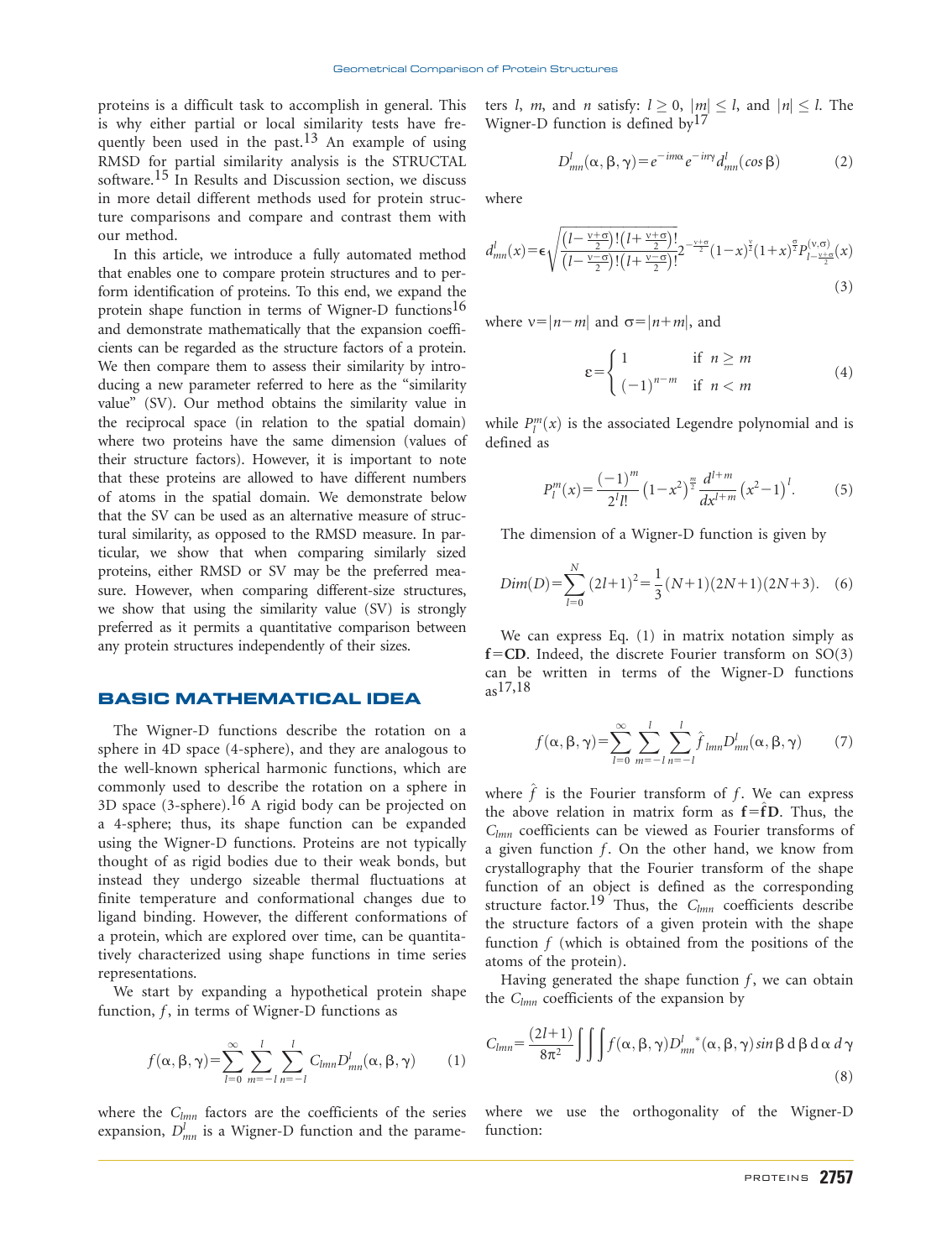Table I Comparison Between Pairs of Proteins Using Correlation Value (CV) and Similarity Value (SV)

| First protein's<br>PDB ID | Second protein's<br>PDB ID | Correlation value Similarity value<br>(CV) | (SV)          |
|---------------------------|----------------------------|--------------------------------------------|---------------|
| 1JFF                      | 1ATN                       | 0.3962                                     | <i>0.0002</i> |
| 1JFF                      | 1FSZ                       | 0.9661                                     | 0.3453        |
| 1JFF                      | 1SA0                       | 0.9361                                     | 0.0981        |
| 1JFF                      | 1TUB                       | 0.9933                                     | 0.4872        |
| 1JFF                      | 1JFF-A                     | 0.9537                                     | 0.2091        |
| 1JFF                      | 1JFF-B                     | 0.9987                                     | 0.4967        |
| 1JFF-A                    | 1JFF-B                     | 0.9460                                     | 0.2271        |
| 1JFF-A                    | 1ATN                       | 0.5634                                     | 0.0010        |
| 1JFF-A                    | 1SA0                       | 0.9955                                     | 0.3771        |
| 1JFF-A                    | 1TUB                       | 0.9300                                     | 0.2425        |
| 1JFF-A                    | 1FSZ                       | 0.9795                                     | 0.4131        |
| 1JFF-B                    | 1SA0                       | 0.9270                                     | 0.1073        |
| 1JFF-B                    | 1ATN                       | 0.3782                                     | 0.0002        |
| 1JFF-B                    | 1TUB                       | 0.9969                                     | 0.4962        |
| 1JFF-B                    | 1FSZ                       | 0.9637                                     | 0.3689        |
| 1ATN                      | <i>1SA0</i>                | 0.5973                                     | <i>0.0023</i> |
| 1ATN                      | 1FSZ                       | 0.5016                                     | 0.0005        |
| 1ATN                      | 1TUB                       | 0.3639                                     | 0.0002        |
| 1SA0                      | 1FSZ                       | 0.9806                                     | 0.2322        |
| 1SA0                      | 1TUB                       | 0.9085                                     | 0.1154        |
| 1FSZ                      | 1TUB                       | 0.9489                                     | 0.3852        |

1JFF, 1SA0, 1TUB, and 1FSZ are all structures of proteins in the tubulin-FtsZ superfamily. 1ATN is a structure for actin. Comparisons between unrelated protein pairs (tubulin-FtsZ superfamily with actin) are italicized.

$$
\iiint D_{m'n'}^{l} (\alpha, \beta, \gamma) D_{mn}^{l}(\alpha, \beta, \gamma) sin \beta d\beta d\alpha d\gamma = \frac{8\pi^2}{(2l+1)} \delta_{ll'} \delta_{mm'} \delta_{nn'}.
$$
\n(9)

# METHOD AND ALGORITHM

In this section, we discuss practical aspects of implementing our method for particular proteins. First, we download each protein's atom positions from the Protein Data Bank (PDB) and convert these positions to obtain the corresponding Euler angles. Then, we define the protein shape function  $f$  as follows: if a voxel contains a protein's atom then  $f$  is equal to one, otherwise  $f$  is taken to be zero. The next steps are to compute the resultant Wigner-D functions up to  $l=l_{max}$  and obtain the  $C_{lmn}$  matrix elements.

One simple way to measure the similarity between two arbitrarily selected proteins is equivalent to computing the correlation value between the structure factors of the two proteins:

Correlation Value=CV = 
$$
\frac{\langle abs(C)|abs(C')\rangle}{\langle abs(C)|abs(C)\rangle\langle abs(C')|abs(C')\rangle}
$$
 (10)

where  $\langle \cdot | \cdot \rangle$  indicates the inner product and  $abs(\cdot)$  indicates the absolute value of a variable. However, the CV measure does not provide proper comparison results for proteins, as is explained below.

Representing a 3D shape by expansion in terms of Wigner-D functions effectively projects this shape on a 3-manifold as a part of the hyper-surface of a 4-sphere. The  $C_{lmn}$  matrix elements are the points on the manifold constructed in this manner. The CV computed in Eq. (10) gives a fractional rate of the overlap between the two manifolds.

We illustrate this with a specific example. We have chosen a crystal structure for the tubulin heterodimer with PDB code 1JFF.20 This PDB has two subunits: 1JFF-A for the  $\alpha$ -tubulin monomer and 1JFF-B for the  $\beta$ -tubulin monomer. As shown in Table I, the CV for 1JFF and 1JFF-A is approximately 1. This is because the 1JFF-A manifold is a sub-manifold of 1JFF, and all the points of 1JFF-A are subsumed by 1JFF. A discussion about SVs between 1JFF, 1JFF-A, and 1JFF-B, which are obtained in Table I, is given in "Results and Discussion" section.

Instead of using the CV measure, we define a solid measure by applying the RMSD concept to the structure factor distances using the following procedure. A structure factor is a complex number, so we can embed it as a vector in a 2D Euclidean space. Thus, for each protein, we can define a space with the dimension equals two times the number of computed structure factors. For example, for  $l_{max}=17$  we will have  $Dim=7770$  structure factors, so our space's dimensionality is  $2\times7770=15540$ dimension (we represent this space by a 2-column and a 7770-row matrix). Subsequently, we compute the distances between each pair of elements in this matrix. We obtain an  $n \times n$  matrix of the distances. In a similar way we obtain another matrix for the second protein. The next step is to compute the parameter

$$
D^{2} = 2\sum_{i < j}^{n} \sum_{j=2}^{n} \left( d_{ij} - d'_{ij} \right)^{2} = 2\sum_{i < j}^{n} \sum_{j=2}^{n} \left( d_{ij}^{2} + d'_{ij}^{2} - 2d_{ij}d'_{ij} \right) \tag{11}
$$

where  $d_{ij}$  and  $d'_{ij}$  are the elements of the distance matrix of each of the two proteins. This is an RMSD relation, except we have eliminated the average coefficient  $1/(n(n-1))$ . Equation (11) in the vector form is

$$
D^2 = d^2 + {d'}^2 - 2\langle \mathbf{d} | \mathbf{d}' \rangle \tag{12}
$$

where  $d^2 = \langle \mathbf{d} | \mathbf{d} \rangle = 2 \sum_{i < j}^n \sum_{j=1}^n d_{ij}^2$ ,  $d^2$  is defined similarly (these are the square of the vector lengths, that is, the sum of the squares of arrays), and  $\langle d|d'\rangle$  is the scalar product of the two protein vectors (i.e., the sum of the corresponding array multiplications). This scalar product indicates the correlation between two proteins, because if there is no correlation, then  $D^2 = d^2 + d^2$ , and if we have a maximum correlation (the two proteins are the same), then  $D^2=0$ . To obtain a direct measure of the similarity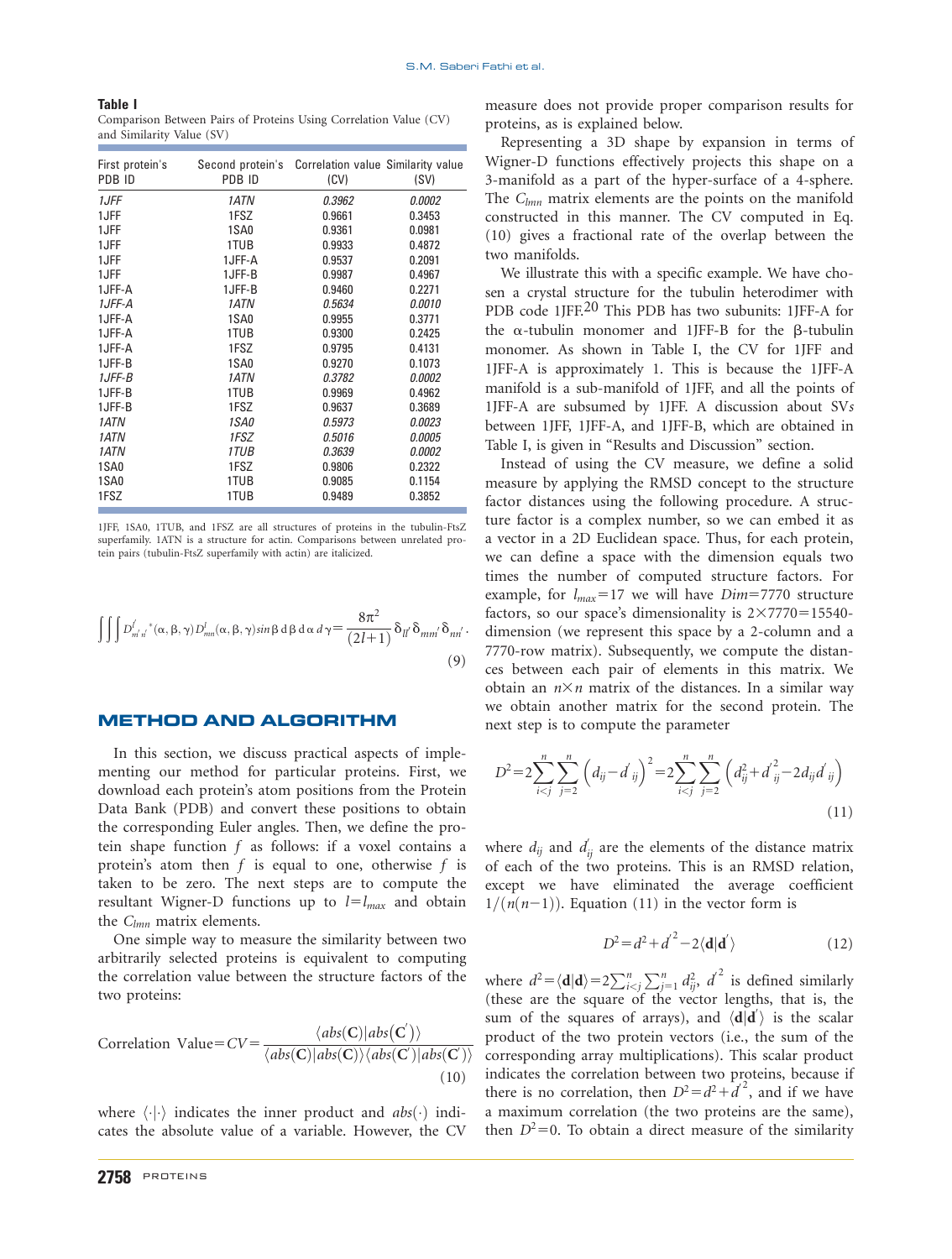between two proteins, we define SV by rewriting Eq. (12) as follows:

$$
\text{Similarity Value} = \text{SV} = \frac{\langle \mathbf{d} | \mathbf{d}' \rangle}{d^2 + d'^2} = \frac{1}{2} \left( 1 - \frac{D^2}{d^2 + d'^2} \right). \tag{13}
$$

Based on the above discussion, SV will satisfy the following inequality:

not correlated 
$$
\leftarrow 0 \leq SV \leq \frac{1}{2} \rightarrow \text{totally correlated.}
$$
 (14)

In other words, when the two proteins are the same, then  $SV=1/2$ , and when they are completely different and there is no correlation between them, then  $SV=0$ .

The Fourier transformation is a linear transform, 21 and it preserves lengths and the inner product. Thus, the Fourier transform is an isometric mapping.19,22,23 We have shown earlier in this article that the  $C_{lmn}$  coefficients are the Fourier transforms of  $f$ . Therefore, SV is a good measure to compare two proteins. In the following box, we summarize the algorithm for computing the similarity between two proteins in several simple steps.

## Algorithm

- 1. Obtain protein data from the PDB website  $(x, y, z)$ position coordinates of all atoms.
- 2. Sort atoms by their distances to the center of mass. It is assumed that all masses are distributed equally for all atoms. Another possibility could be to consider real masses of atoms.
- 3. Convert Cartesian  $x, y, z$  coordinates of all atoms to the corresponding Euler angles,  $\alpha$ ,  $\beta$ ,  $\gamma$  relative to the center of mass of the protein.
- 4. Define the shape function,  $f_i = f(\beta_i, \alpha_i, \gamma_i) = 1$ ,  $(i=1, 2, \ldots, N)$ , N: the number of atoms  $(\beta_i, \alpha_i, \gamma_i)$ corresponding to the  $(x_i, y_i, z_i)$  position coordinates of the ith-atom in Euler angles.
- 5. Compute the results of  $D_{mn}^l(\beta_i, \alpha_i, \gamma_i)$  Eqs. (2–4).
- 6. Compute the structure factor,  $C_{lmn}$  from the discrete form of Eq. (8):<br> $C_{k} = 2l+1\sum_{i=1}^{n} N_i$

$$
C_{lmn} = \frac{2l+1}{8\pi^2} \sum_{i=1}^{N}
$$

$$
f(\beta_i,\alpha_i,\gamma_i)D_{mn}^{l}(\beta_i,\alpha_i,\gamma_i)\sin\beta_i\Delta\beta_i\Delta\alpha_i\Delta\gamma_i.
$$

We sum only over occupied atom positions because the shape function is zero when there is no atom in the voxel. Thus, the other terms are zero.

- 7. Repeat Steps 1–7 for each protein analyzed.
- 8. Compute SV using Eq. (13) between two proteins selected for comparison.

# RESULTS AND DISCUSSION

As an example, Table I lists CV and SV measures for selected pairs of protein structures.

We see that the correlation value, CV, does not give a good comparison between two proteins. This is because it is a criterion to compute the overlap between two manifolds in the reciprocal space. If the two proteins are similar, this criterion gives a good correlation between them because these two proteins have the same structure factors. However, for two different or partially different proteins, the CV is not very accurate.

To check our SV criterion, we have calculated the atomic shape function for the 1JFF-A structure by using the structure factors,  $C_{lmn}$ . Figure 1 shows the histograms and plots of f and its reconstructions  $f_{\text{reconst.}} = \frac{1}{N}$  $\sum_{l_{max}=1}^{N} f_{l_{max}}$  for  $N=9$  and  $N=17$  for 1JFF-A. We see that the reconstructed functions,  $f_{\text{reconst.}}$ , are in good agreement with  $f$ , especially when  $l_{max}$  increases.

Figure 2 shows that when the surface under a pocket of the structure factors is normalized to one, the structure factor for a given  $l$  has the Poisson distribution:

$$
\frac{1}{(2l+1)^2} \frac{abs(C_{lmn})}{\sqrt{\sum_{m=-1}^{l} \sum_{n=-1}^{l} abs(C_{lmn})^2}} \to P_L(\mu) = \frac{\mu^L}{L!} e^{-\mu}
$$
\n(15)

where  $\mu = Var(|C_{lmn}|)$  and  $L = (2l+1)^2$ . The Poisson distribution is usually considered to be a continuous distribution. However, here we make it discrete since we need to perform a numerical computation. The maximum probability value for the Poisson distribution occurs when  $\mu=L$ , and the magnitude of the corresponding peak for probability is then equal to

$$
P_L(\mu = L)_{max} = \frac{L^L}{L!} e^{-L} = \frac{1}{\sqrt{\pi (2L + \frac{1}{3})}}
$$
(16)

where we used Stirling's approximation relation, that is,  $L! = \sqrt{\pi(2L+1/3)}L^{1}e^{-L}$ . The peaks in Figure 2 are in good agreement with Eq. (11). This is another test to confirm the validity of our method, since it gives the same result as the one obtained in X-ray pattern intensity distributions and in Poisson's distribution for random interactions between radiation and matter.  $24,25$ 

In the following discussion we wish to highlight the differences between our method and other methods. The methods introduced for comparing protein similarities are normally based on the following: the proteome-scale protein structure modeling, score function comparison, obtaining moments or descriptors, or comparing RMSD between residues or chains of two proteins.7,26–49 Discussing all of these methods is not in the scope of this article. However, we do review some methods, which may appear similar to our method. One of these methods involves spherical polar Fourier shape density functions.26 This method uses the expansion of the 3D density function in terms of radial and spherical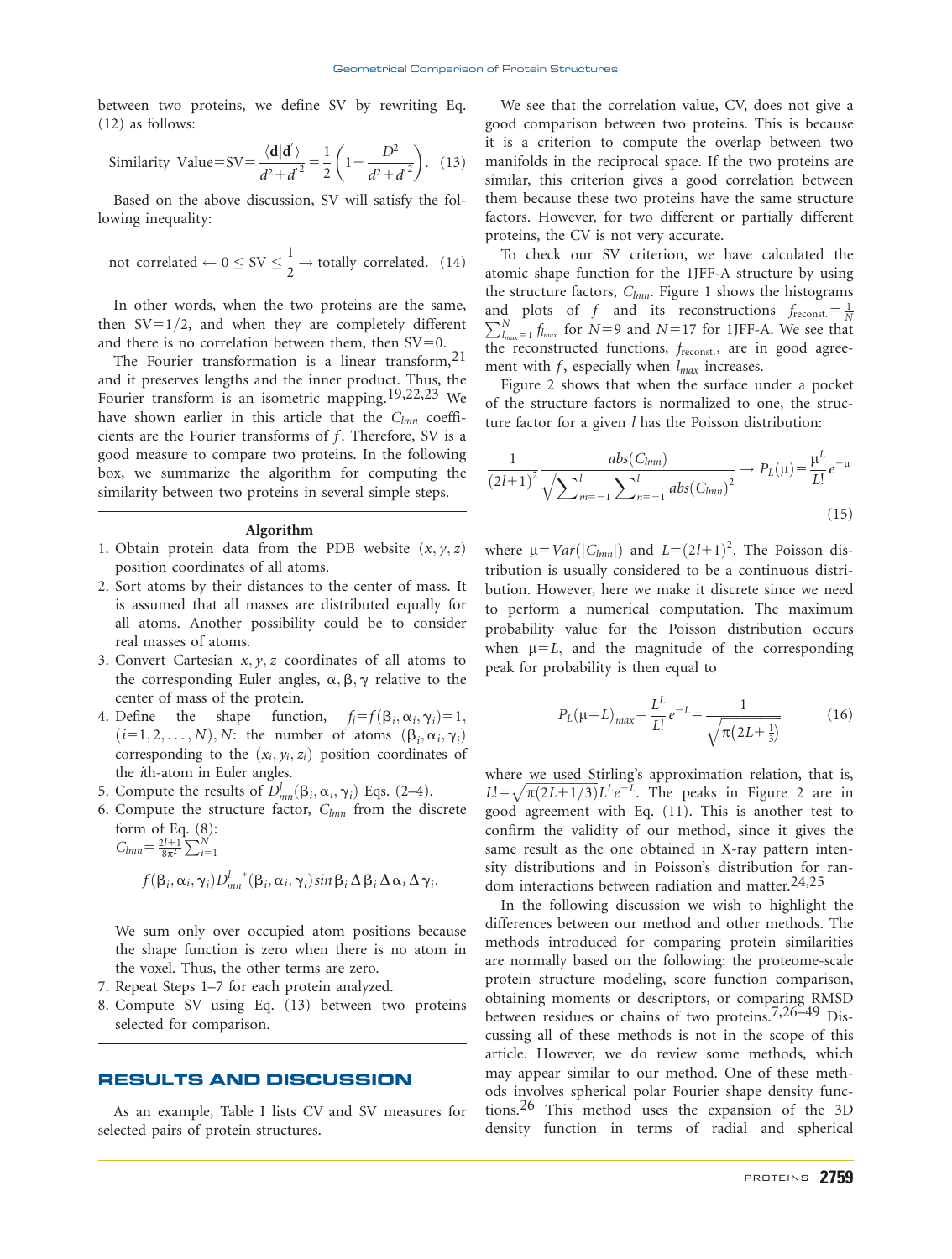

# Figure 1

(a) Histogram and (b) plot of the shape function f (shown in blue) along with its reconstructions  $f_{\text{reconst.}}$  for  $N = I_{max} = 9$  (shown in green) and N  $=$   $I_{max}$  = 17 (shown in red) for 1JFF-A. We see that the reconstructed  $f_{\text{reconst.}}$  are in good agreement with f when  $I_{max}$  increases.



## Figure 2

Panel (a) shows non-normalized absolute values of structure factors. The abscissa is the total number of structure factors. Panel (b) shows the normalized area under the curve to one of the absolute values of the structure factors for each l. The abscissa is the value of  $(2l+1)^2$ .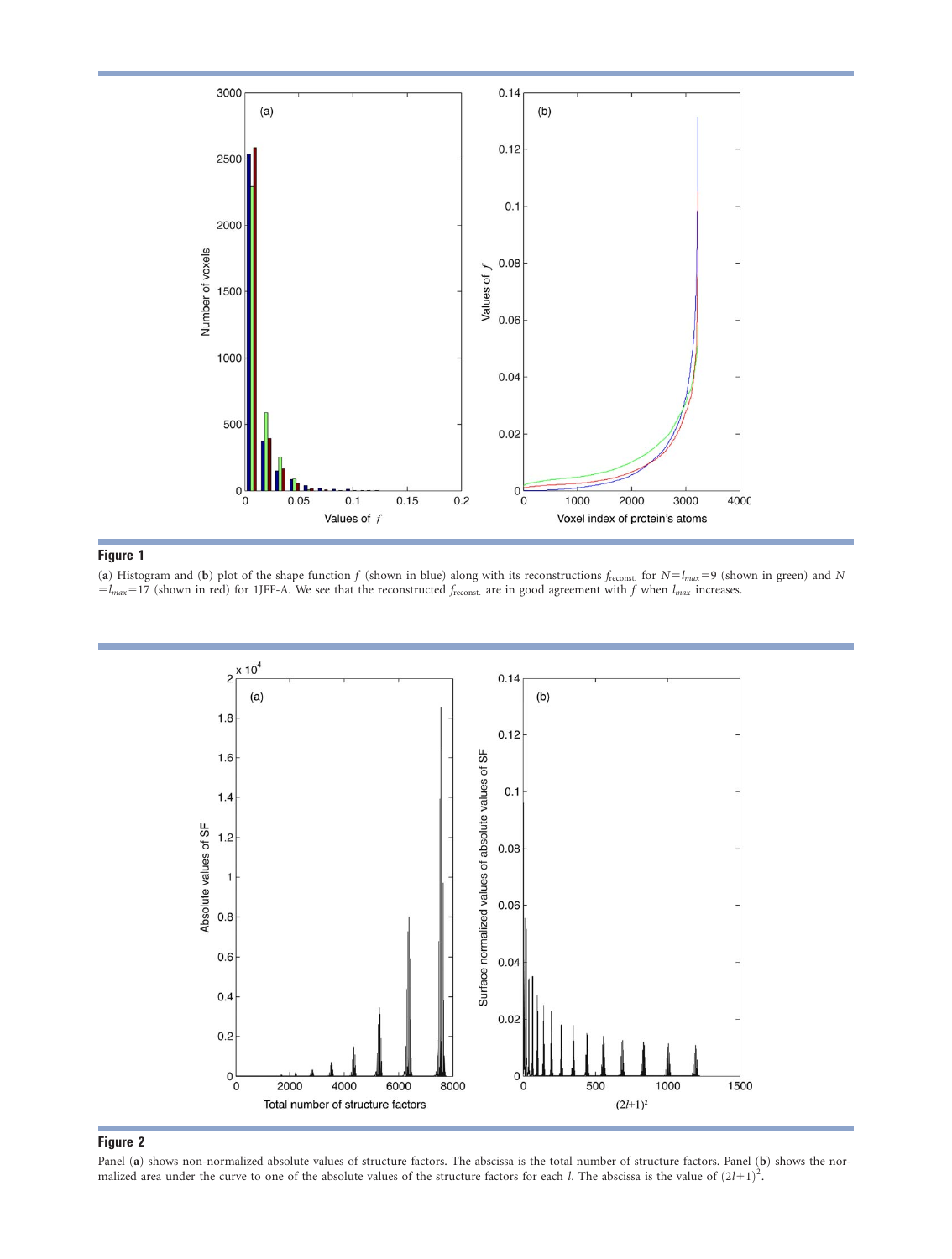#### Table II

Set of 48 Protein Structures With SV and RMSD From Li et al.<sup>1</sup> for Comparison

## Table III

Set of 86 Protein Structures With SV and RMSD From Li et al.<sup>1</sup> for Comparison

| First protein's PDB<br>ID | Second protein's PDB<br>ID                                    | Similarity value<br>(SV) | RMSD <sup>1</sup> | First protein's<br>PDB ID | Second protein's PDB ID Similarity value (SV) |       | RMSD |
|---------------------------|---------------------------------------------------------------|--------------------------|-------------------|---------------------------|-----------------------------------------------|-------|------|
| 1A6W                      | 1A6U                                                          | 0.198                    | 0.34              | 1AD4                      | 1AD1                                          | 0.499 | 0.50 |
| 1MRG                      | 1AHC                                                          | 0.401                    | 0.43              | 1AHX                      | 1AHG                                          | 0.499 | 0.24 |
| 1RNE                      | 1BBS                                                          | 0.316                    | 0.61              | 1AUR                      | 1AU0                                          | 0.499 | 0.20 |
| 1RBP                      | 1BRQ                                                          | 0.108                    | 0.62              | 1AXZ                      | 1AXY                                          | 0.498 | 0.12 |
| 1BYB                      | 1BYA                                                          | 0.499                    | 0.43              | 1GN8                      | 1B6T                                          | 0.491 | 0.51 |
| 1HFC                      | 1CGE                                                          | 0.399                    | 0.37              | 1B9Z                      | 1B90                                          | 0.494 | 0.54 |
| 3GCH                      | 1CHG                                                          | 0.070                    | 1.10              | 1LRI                      | 1BE <sub>0</sub>                              | 0.498 | 1.05 |
| 1BLH                      | 1DJB                                                          | 0.497                    | 0.23              | 1BUL                      | 1BUE                                          | 0.499 | 0.18 |
| 1INC                      | 1ESA                                                          | 0.397                    | 0.21              | 1BYD                      | 1BYA                                          | 0.499 | 0.43 |
| 1GCA                      | 1GCG                                                          | 0.499                    | 0.32              | 1C3R                      | 1C3P                                          | 0.202 | 0.39 |
| 1HEW                      | 1HEL                                                          | 0.498                    | 0.21              | <b>1C51</b>               | 1C5H                                          | 0.494 | 0.13 |
| 1IDA                      | 1HSI                                                          | 0.083                    | 1.07              | 10JW                      | 1CB <sub>2</sub>                              | 0.498 | 0.63 |
| 1DWD                      | 1HXF                                                          | 0.150                    | 0.27              | 1CTE                      | 1CPJ                                          | 0.499 | 0.29 |
| 2IFB                      | 1IFB                                                          | 0.382                    | 0.37              | 1SZJ                      | 1CRW                                          | 0.499 | 0.33 |
| 1IMB                      | 1IME                                                          | 0.498                    | 0.22              | 1ESW                      | 1CWY                                          | 0.498 | 0.38 |
| 2PK4                      | 1KRN                                                          | 0.445                    | 0.39              | 1 C Y 7                   | 1CY <sub>0</sub>                              | 0.155 | 1.12 |
| 2TMN                      | 1L3F                                                          | 0.266                    | 0.62              | 1DED                      | 1D7F                                          | 0.481 | 0.26 |
| 1IVD                      | 1NNA                                                          | 0.426                    | 1.23              | 1P7T                      | 1D8C                                          | 0.406 | 0.66 |
| 1HYT                      | 1NPC                                                          | 0.332                    | 0.88              | 1DMY                      | 1DMX                                          | 0.499 | 0.19 |
| 1PDZ                      | 1PDY                                                          | 0.499                    | 0.66              | 1DQY                      | 1DQZ                                          | 0.052 | 0.75 |
| 1PHD                      | 1PHC                                                          | 0.499                    | 0.17              | 1LP6                      | 1DV7                                          | 0.471 | 0.56 |
| 1PS <sub>0</sub>          | 1PSN                                                          | 0.499                    | 0.33              | 1E2S                      | 1E1Z                                          | 0.499 | 0.13 |
| 1SRF                      | 1PTS                                                          | 0.498                    | 0.26              | 1ESE                      | 1ESC                                          | 0.499 | 0.19 |
| 1ACJ                      | 10IF                                                          | 0.497                    | 0.31              | 6ALD                      | 1EWD                                          | 0.477 | 0.44 |
| 1SNC                      | 1STN                                                          | 0.495                    | 0.70              | 1NLM                      | 1F0K                                          | 0.163 | 1.66 |
| 1STP                      | 1SWB                                                          | 0.145                    | 0.33              | 1F4X                      | 1F4W                                          | 0.488 | 0.25 |
| 1ULB                      | 1ULA                                                          | 0.474                    | 0.79              | 1JBW                      | 1FGS                                          | 0.430 | 1.48 |
| 2YPI                      | 1YPI                                                          | 0.165                    | 1.27              | 1FR8                      | 1FGX                                          | 0.498 | 0.54 |
| 2H4N                      | 2CBA                                                          | 0.498                    | 0.20              | 1LD8                      | 1FT1                                          | 0.416 | 0.92 |
| 2CTC                      | 2CTB                                                          | 0.499                    | 0.15              | 1HVC                      | 1G6L                                          | 0.345 | 0.46 |
| 5CNA                      | 2CTV                                                          | 0.034                    | 0.40              | 1LSP                      | 1GBS                                          | 0.360 | 0.26 |
| 1FBP                      | 2FBP                                                          | 0.494                    | 1.06              | 1LC3                      | 1GCU                                          | 0.458 | 0.77 |
| 2SIM                      | 2SIL                                                          | 0.499                    | 0.14              | 1GJW                      | 1GJU                                          | 0.499 | 0.29 |
| 1MTW                      | 2TGA                                                          | 0.159                    | 0.42              | 1N75                      | 1GLN                                          | 0.422 | 1.47 |
| 1APU                      | 3APP                                                          | 0.498                    | 0.40              | <b>1GOY</b>               | <b>1GOU</b>                                   | 0.476 | 0.47 |
| <b>10PE</b>               | 3LCK                                                          | 0.465                    | 0.28              | 1H46                      | 1GPI                                          | 0.193 | 0.15 |
| 5P2P                      | 3P2P                                                          | 0.480                    | 0.42              | 1GUZ                      | <b>1GV1</b>                                   | 0.383 | 0.62 |
| 4PHV                      | 3PHV                                                          | 0.045                    | 1.23              | 1YDD                      | 1HEA                                          | 0.491 | 0.18 |
| 3PTB                      | 3PTN                                                          | 0.122                    | 0.26              | 1YDA                      | 1HEB                                          | 0.498 | 0.20 |
| 1BID                      | 3TMS                                                          | 0.499                    | 0.24              | 1KIC                      | 1H <sub>OZ</sub>                              | 0.420 | 0.35 |
| 10KM                      | 4CA2                                                          | 0.472                    | 0.22              | 1A80                      | 1HW6                                          | 0.466 | 0.93 |
| 4DFR                      | 5DFR                                                          | 0.496                    | 0.82              | 113A                      | 1139                                          | 0.498 | 0.40 |
| 3MTH                      | 6INS                                                          | 0.381                    | 1.09              | 4AIG                      | 1IAG                                          | 0.494 | 0.26 |
| 6RSA                      | 7RAT                                                          | 0.440                    | 0.18              | 1JZS                      | 1ILE                                          | 0.497 | 0.69 |
| 1CD <sub>0</sub>          | 8ADH                                                          | 0.403                    | 1.34              | 1JQ3                      | 1INL                                          | 0.493 | 0.35 |
| 7CPA                      | 5CPA                                                          | 0.132                    | 0.40              | 1JAY                      | 1JAX                                          | 0.435 | 0.60 |
| 1R <sub>0</sub> B         | 8RAT                                                          | 0.469                    | 0.28              | 1UEH                      | 1JP3                                          | 0.499 | 0.67 |
| 1IGJ                      | 1A4J                                                          | 0.411                    | 0.80              | 1JS <sub>0</sub>          | 1JSM                                          | 0.499 | 0.10 |
|                           |                                                               |                          |                   | 1JYL                      | 1JYK                                          | 0.208 | 0.94 |
|                           | The SVs are computed from structure factors for $l_{max}$ =7. |                          |                   | 1JVS                      | 1K5H                                          | 0.351 | 1.16 |
|                           |                                                               |                          |                   | 1K70                      | <b>1K6W</b>                                   | 0.497 | 1.08 |

 $\overline{\phantom{a}}$ 

harmonic functions and computes the correlation coefficients between two density function expansion coefficients. The other method uses Zernike descriptors. The Zernike functions are extensions of the spherical harmonic functions. The Zernike descriptors were first used by Novotni and Klein<sup>27</sup> to compare two shapes in shape searching algorithms in computer science. Later they were adapted for protein comparison purposes.28,29 The 3D Zernike method is a rotational invariant method that finds a descriptor, which represents a given shape. By

| 1CRW<br>0.499<br>0.33<br>1ESW<br>1CWY<br>0.498<br>0.38<br>1CY <sub>0</sub><br>1CY7<br>0.155<br>1.12<br>1DED<br>1D7F<br>0.481<br>0.26<br>1P7T<br>1D <sub>8</sub> C<br>0.406<br>0.66<br>1DMY<br>1DMX<br>0.499<br>0.19<br>1DQY<br>0.75<br>1DQZ<br>0.052<br>1LP6<br>1DV7<br>0.471<br>0.56<br>1E1Z<br>0.499<br>0.13<br>1ESC<br>0.499<br>0.19<br>1EWD<br>6ALD<br>0.477<br>0.44<br>1NLM<br>1F <sub>0</sub> K<br>0.163<br>1.66<br>1F4X<br>1F4W<br>0.488<br>0.25<br>1JBW<br>1FGS<br>0.430<br>1.48<br>1FGX<br>1FR8<br>0.498<br>0.54<br>1LD8<br>1FT1<br>0.92<br>0.416<br>1HVC<br>1G6L<br>0.345<br>0.46<br>1LSP<br>1GBS<br>0.26<br>0.360<br>1LC3<br>1GCU<br>0.458<br>0.77<br>1GJW<br>1GJU<br>0.29<br>0.499<br>1N75<br>1GLN<br>0.422<br>1.47<br>1G0Y<br><b>1GOU</b><br>0.476<br>0.47<br>1GPI<br>0.193<br>0.15<br>1GUZ<br>1GV1<br>0.383<br>0.62<br>1HEA<br>0.491<br>0.18<br>1HEB<br>0.498<br>0.20<br>1KIC<br>1H <sub>OZ</sub><br>0.420<br>0.35<br>1HW6<br>1A80<br>0.466<br>0.93<br>1139<br>113A<br>0.498<br>0.40<br>1IAG<br>4AIG<br>0.494<br>0.26<br>1JZS<br>1ILE<br>0.497<br>0.69<br>1INL<br>1JQ3<br>0.493<br>0.35<br>1JAY<br>1JAX<br>0.435<br>0.60<br>1UEH<br>1JP3<br>0.499<br>0.67<br>1JSO<br>1JSM<br>0.499<br>0.10<br>1JYL<br>1JYK<br>0.208<br>0.94<br>1JVS<br>1K5H<br>0.351<br>1.16<br>1K6W<br>1K70<br>1.08<br>0.497<br>1KE <sub>0</sub><br>1M6P<br>0.136<br>1.05<br>1KIV<br>0.467<br>0.30<br>1KM <sub>0</sub><br>0.498<br>0.64<br>1KZ7<br>0.467<br>1.61<br>2MIN<br>1L5H<br>0.55<br>0.084<br>1LL3<br>0.496<br>0.37<br>1LMC<br>1LMN<br>0.499<br>0.10<br>1NAW<br>1EYN<br>0.208<br>1.02<br>1BHT<br>1NK1<br>0.033<br>0.58<br>1PB <sub>0</sub><br>10BP<br>0.38<br>0.143<br>10PB<br>10PA<br>0.295<br>0.68<br>1175<br>1PAM<br>0.499<br>0.13 | 1 UJ V V         | 1 U D Z | <b>0.430</b> | U.UJ |
|-----------------------------------------------------------------------------------------------------------------------------------------------------------------------------------------------------------------------------------------------------------------------------------------------------------------------------------------------------------------------------------------------------------------------------------------------------------------------------------------------------------------------------------------------------------------------------------------------------------------------------------------------------------------------------------------------------------------------------------------------------------------------------------------------------------------------------------------------------------------------------------------------------------------------------------------------------------------------------------------------------------------------------------------------------------------------------------------------------------------------------------------------------------------------------------------------------------------------------------------------------------------------------------------------------------------------------------------------------------------------------------------------------------------------------------------------------------------------------------------------------------------------------------------------------------------------------------------------------------------------------------------------------------------------------------------------------------------------------|------------------|---------|--------------|------|
|                                                                                                                                                                                                                                                                                                                                                                                                                                                                                                                                                                                                                                                                                                                                                                                                                                                                                                                                                                                                                                                                                                                                                                                                                                                                                                                                                                                                                                                                                                                                                                                                                                                                                                                             | 1CTE             | 1CPJ    | 0.499        | 0.29 |
|                                                                                                                                                                                                                                                                                                                                                                                                                                                                                                                                                                                                                                                                                                                                                                                                                                                                                                                                                                                                                                                                                                                                                                                                                                                                                                                                                                                                                                                                                                                                                                                                                                                                                                                             | 1SZJ             |         |              |      |
|                                                                                                                                                                                                                                                                                                                                                                                                                                                                                                                                                                                                                                                                                                                                                                                                                                                                                                                                                                                                                                                                                                                                                                                                                                                                                                                                                                                                                                                                                                                                                                                                                                                                                                                             |                  |         |              |      |
|                                                                                                                                                                                                                                                                                                                                                                                                                                                                                                                                                                                                                                                                                                                                                                                                                                                                                                                                                                                                                                                                                                                                                                                                                                                                                                                                                                                                                                                                                                                                                                                                                                                                                                                             |                  |         |              |      |
|                                                                                                                                                                                                                                                                                                                                                                                                                                                                                                                                                                                                                                                                                                                                                                                                                                                                                                                                                                                                                                                                                                                                                                                                                                                                                                                                                                                                                                                                                                                                                                                                                                                                                                                             |                  |         |              |      |
|                                                                                                                                                                                                                                                                                                                                                                                                                                                                                                                                                                                                                                                                                                                                                                                                                                                                                                                                                                                                                                                                                                                                                                                                                                                                                                                                                                                                                                                                                                                                                                                                                                                                                                                             |                  |         |              |      |
|                                                                                                                                                                                                                                                                                                                                                                                                                                                                                                                                                                                                                                                                                                                                                                                                                                                                                                                                                                                                                                                                                                                                                                                                                                                                                                                                                                                                                                                                                                                                                                                                                                                                                                                             |                  |         |              |      |
|                                                                                                                                                                                                                                                                                                                                                                                                                                                                                                                                                                                                                                                                                                                                                                                                                                                                                                                                                                                                                                                                                                                                                                                                                                                                                                                                                                                                                                                                                                                                                                                                                                                                                                                             |                  |         |              |      |
|                                                                                                                                                                                                                                                                                                                                                                                                                                                                                                                                                                                                                                                                                                                                                                                                                                                                                                                                                                                                                                                                                                                                                                                                                                                                                                                                                                                                                                                                                                                                                                                                                                                                                                                             |                  |         |              |      |
|                                                                                                                                                                                                                                                                                                                                                                                                                                                                                                                                                                                                                                                                                                                                                                                                                                                                                                                                                                                                                                                                                                                                                                                                                                                                                                                                                                                                                                                                                                                                                                                                                                                                                                                             |                  |         |              |      |
|                                                                                                                                                                                                                                                                                                                                                                                                                                                                                                                                                                                                                                                                                                                                                                                                                                                                                                                                                                                                                                                                                                                                                                                                                                                                                                                                                                                                                                                                                                                                                                                                                                                                                                                             | 1E2S             |         |              |      |
|                                                                                                                                                                                                                                                                                                                                                                                                                                                                                                                                                                                                                                                                                                                                                                                                                                                                                                                                                                                                                                                                                                                                                                                                                                                                                                                                                                                                                                                                                                                                                                                                                                                                                                                             | 1ESE             |         |              |      |
|                                                                                                                                                                                                                                                                                                                                                                                                                                                                                                                                                                                                                                                                                                                                                                                                                                                                                                                                                                                                                                                                                                                                                                                                                                                                                                                                                                                                                                                                                                                                                                                                                                                                                                                             |                  |         |              |      |
|                                                                                                                                                                                                                                                                                                                                                                                                                                                                                                                                                                                                                                                                                                                                                                                                                                                                                                                                                                                                                                                                                                                                                                                                                                                                                                                                                                                                                                                                                                                                                                                                                                                                                                                             |                  |         |              |      |
|                                                                                                                                                                                                                                                                                                                                                                                                                                                                                                                                                                                                                                                                                                                                                                                                                                                                                                                                                                                                                                                                                                                                                                                                                                                                                                                                                                                                                                                                                                                                                                                                                                                                                                                             |                  |         |              |      |
|                                                                                                                                                                                                                                                                                                                                                                                                                                                                                                                                                                                                                                                                                                                                                                                                                                                                                                                                                                                                                                                                                                                                                                                                                                                                                                                                                                                                                                                                                                                                                                                                                                                                                                                             |                  |         |              |      |
|                                                                                                                                                                                                                                                                                                                                                                                                                                                                                                                                                                                                                                                                                                                                                                                                                                                                                                                                                                                                                                                                                                                                                                                                                                                                                                                                                                                                                                                                                                                                                                                                                                                                                                                             |                  |         |              |      |
|                                                                                                                                                                                                                                                                                                                                                                                                                                                                                                                                                                                                                                                                                                                                                                                                                                                                                                                                                                                                                                                                                                                                                                                                                                                                                                                                                                                                                                                                                                                                                                                                                                                                                                                             |                  |         |              |      |
|                                                                                                                                                                                                                                                                                                                                                                                                                                                                                                                                                                                                                                                                                                                                                                                                                                                                                                                                                                                                                                                                                                                                                                                                                                                                                                                                                                                                                                                                                                                                                                                                                                                                                                                             |                  |         |              |      |
|                                                                                                                                                                                                                                                                                                                                                                                                                                                                                                                                                                                                                                                                                                                                                                                                                                                                                                                                                                                                                                                                                                                                                                                                                                                                                                                                                                                                                                                                                                                                                                                                                                                                                                                             |                  |         |              |      |
|                                                                                                                                                                                                                                                                                                                                                                                                                                                                                                                                                                                                                                                                                                                                                                                                                                                                                                                                                                                                                                                                                                                                                                                                                                                                                                                                                                                                                                                                                                                                                                                                                                                                                                                             |                  |         |              |      |
|                                                                                                                                                                                                                                                                                                                                                                                                                                                                                                                                                                                                                                                                                                                                                                                                                                                                                                                                                                                                                                                                                                                                                                                                                                                                                                                                                                                                                                                                                                                                                                                                                                                                                                                             |                  |         |              |      |
|                                                                                                                                                                                                                                                                                                                                                                                                                                                                                                                                                                                                                                                                                                                                                                                                                                                                                                                                                                                                                                                                                                                                                                                                                                                                                                                                                                                                                                                                                                                                                                                                                                                                                                                             |                  |         |              |      |
|                                                                                                                                                                                                                                                                                                                                                                                                                                                                                                                                                                                                                                                                                                                                                                                                                                                                                                                                                                                                                                                                                                                                                                                                                                                                                                                                                                                                                                                                                                                                                                                                                                                                                                                             |                  |         |              |      |
|                                                                                                                                                                                                                                                                                                                                                                                                                                                                                                                                                                                                                                                                                                                                                                                                                                                                                                                                                                                                                                                                                                                                                                                                                                                                                                                                                                                                                                                                                                                                                                                                                                                                                                                             |                  |         |              |      |
|                                                                                                                                                                                                                                                                                                                                                                                                                                                                                                                                                                                                                                                                                                                                                                                                                                                                                                                                                                                                                                                                                                                                                                                                                                                                                                                                                                                                                                                                                                                                                                                                                                                                                                                             | 1H46             |         |              |      |
|                                                                                                                                                                                                                                                                                                                                                                                                                                                                                                                                                                                                                                                                                                                                                                                                                                                                                                                                                                                                                                                                                                                                                                                                                                                                                                                                                                                                                                                                                                                                                                                                                                                                                                                             |                  |         |              |      |
|                                                                                                                                                                                                                                                                                                                                                                                                                                                                                                                                                                                                                                                                                                                                                                                                                                                                                                                                                                                                                                                                                                                                                                                                                                                                                                                                                                                                                                                                                                                                                                                                                                                                                                                             | 1YDD             |         |              |      |
|                                                                                                                                                                                                                                                                                                                                                                                                                                                                                                                                                                                                                                                                                                                                                                                                                                                                                                                                                                                                                                                                                                                                                                                                                                                                                                                                                                                                                                                                                                                                                                                                                                                                                                                             | 1YDA             |         |              |      |
|                                                                                                                                                                                                                                                                                                                                                                                                                                                                                                                                                                                                                                                                                                                                                                                                                                                                                                                                                                                                                                                                                                                                                                                                                                                                                                                                                                                                                                                                                                                                                                                                                                                                                                                             |                  |         |              |      |
|                                                                                                                                                                                                                                                                                                                                                                                                                                                                                                                                                                                                                                                                                                                                                                                                                                                                                                                                                                                                                                                                                                                                                                                                                                                                                                                                                                                                                                                                                                                                                                                                                                                                                                                             |                  |         |              |      |
|                                                                                                                                                                                                                                                                                                                                                                                                                                                                                                                                                                                                                                                                                                                                                                                                                                                                                                                                                                                                                                                                                                                                                                                                                                                                                                                                                                                                                                                                                                                                                                                                                                                                                                                             |                  |         |              |      |
|                                                                                                                                                                                                                                                                                                                                                                                                                                                                                                                                                                                                                                                                                                                                                                                                                                                                                                                                                                                                                                                                                                                                                                                                                                                                                                                                                                                                                                                                                                                                                                                                                                                                                                                             |                  |         |              |      |
|                                                                                                                                                                                                                                                                                                                                                                                                                                                                                                                                                                                                                                                                                                                                                                                                                                                                                                                                                                                                                                                                                                                                                                                                                                                                                                                                                                                                                                                                                                                                                                                                                                                                                                                             |                  |         |              |      |
|                                                                                                                                                                                                                                                                                                                                                                                                                                                                                                                                                                                                                                                                                                                                                                                                                                                                                                                                                                                                                                                                                                                                                                                                                                                                                                                                                                                                                                                                                                                                                                                                                                                                                                                             |                  |         |              |      |
|                                                                                                                                                                                                                                                                                                                                                                                                                                                                                                                                                                                                                                                                                                                                                                                                                                                                                                                                                                                                                                                                                                                                                                                                                                                                                                                                                                                                                                                                                                                                                                                                                                                                                                                             |                  |         |              |      |
|                                                                                                                                                                                                                                                                                                                                                                                                                                                                                                                                                                                                                                                                                                                                                                                                                                                                                                                                                                                                                                                                                                                                                                                                                                                                                                                                                                                                                                                                                                                                                                                                                                                                                                                             |                  |         |              |      |
|                                                                                                                                                                                                                                                                                                                                                                                                                                                                                                                                                                                                                                                                                                                                                                                                                                                                                                                                                                                                                                                                                                                                                                                                                                                                                                                                                                                                                                                                                                                                                                                                                                                                                                                             |                  |         |              |      |
|                                                                                                                                                                                                                                                                                                                                                                                                                                                                                                                                                                                                                                                                                                                                                                                                                                                                                                                                                                                                                                                                                                                                                                                                                                                                                                                                                                                                                                                                                                                                                                                                                                                                                                                             |                  |         |              |      |
|                                                                                                                                                                                                                                                                                                                                                                                                                                                                                                                                                                                                                                                                                                                                                                                                                                                                                                                                                                                                                                                                                                                                                                                                                                                                                                                                                                                                                                                                                                                                                                                                                                                                                                                             |                  |         |              |      |
|                                                                                                                                                                                                                                                                                                                                                                                                                                                                                                                                                                                                                                                                                                                                                                                                                                                                                                                                                                                                                                                                                                                                                                                                                                                                                                                                                                                                                                                                                                                                                                                                                                                                                                                             |                  |         |              |      |
|                                                                                                                                                                                                                                                                                                                                                                                                                                                                                                                                                                                                                                                                                                                                                                                                                                                                                                                                                                                                                                                                                                                                                                                                                                                                                                                                                                                                                                                                                                                                                                                                                                                                                                                             |                  |         |              |      |
|                                                                                                                                                                                                                                                                                                                                                                                                                                                                                                                                                                                                                                                                                                                                                                                                                                                                                                                                                                                                                                                                                                                                                                                                                                                                                                                                                                                                                                                                                                                                                                                                                                                                                                                             |                  |         |              |      |
|                                                                                                                                                                                                                                                                                                                                                                                                                                                                                                                                                                                                                                                                                                                                                                                                                                                                                                                                                                                                                                                                                                                                                                                                                                                                                                                                                                                                                                                                                                                                                                                                                                                                                                                             | 3KIV             |         |              |      |
|                                                                                                                                                                                                                                                                                                                                                                                                                                                                                                                                                                                                                                                                                                                                                                                                                                                                                                                                                                                                                                                                                                                                                                                                                                                                                                                                                                                                                                                                                                                                                                                                                                                                                                                             | 1KMP             |         |              |      |
|                                                                                                                                                                                                                                                                                                                                                                                                                                                                                                                                                                                                                                                                                                                                                                                                                                                                                                                                                                                                                                                                                                                                                                                                                                                                                                                                                                                                                                                                                                                                                                                                                                                                                                                             | 2NGR             |         |              |      |
|                                                                                                                                                                                                                                                                                                                                                                                                                                                                                                                                                                                                                                                                                                                                                                                                                                                                                                                                                                                                                                                                                                                                                                                                                                                                                                                                                                                                                                                                                                                                                                                                                                                                                                                             |                  |         |              |      |
|                                                                                                                                                                                                                                                                                                                                                                                                                                                                                                                                                                                                                                                                                                                                                                                                                                                                                                                                                                                                                                                                                                                                                                                                                                                                                                                                                                                                                                                                                                                                                                                                                                                                                                                             | 1LL <sub>2</sub> |         |              |      |
|                                                                                                                                                                                                                                                                                                                                                                                                                                                                                                                                                                                                                                                                                                                                                                                                                                                                                                                                                                                                                                                                                                                                                                                                                                                                                                                                                                                                                                                                                                                                                                                                                                                                                                                             |                  |         |              |      |
|                                                                                                                                                                                                                                                                                                                                                                                                                                                                                                                                                                                                                                                                                                                                                                                                                                                                                                                                                                                                                                                                                                                                                                                                                                                                                                                                                                                                                                                                                                                                                                                                                                                                                                                             |                  |         |              |      |
|                                                                                                                                                                                                                                                                                                                                                                                                                                                                                                                                                                                                                                                                                                                                                                                                                                                                                                                                                                                                                                                                                                                                                                                                                                                                                                                                                                                                                                                                                                                                                                                                                                                                                                                             |                  |         |              |      |
|                                                                                                                                                                                                                                                                                                                                                                                                                                                                                                                                                                                                                                                                                                                                                                                                                                                                                                                                                                                                                                                                                                                                                                                                                                                                                                                                                                                                                                                                                                                                                                                                                                                                                                                             |                  |         |              |      |
|                                                                                                                                                                                                                                                                                                                                                                                                                                                                                                                                                                                                                                                                                                                                                                                                                                                                                                                                                                                                                                                                                                                                                                                                                                                                                                                                                                                                                                                                                                                                                                                                                                                                                                                             |                  |         |              |      |
|                                                                                                                                                                                                                                                                                                                                                                                                                                                                                                                                                                                                                                                                                                                                                                                                                                                                                                                                                                                                                                                                                                                                                                                                                                                                                                                                                                                                                                                                                                                                                                                                                                                                                                                             |                  |         |              |      |
|                                                                                                                                                                                                                                                                                                                                                                                                                                                                                                                                                                                                                                                                                                                                                                                                                                                                                                                                                                                                                                                                                                                                                                                                                                                                                                                                                                                                                                                                                                                                                                                                                                                                                                                             |                  |         |              |      |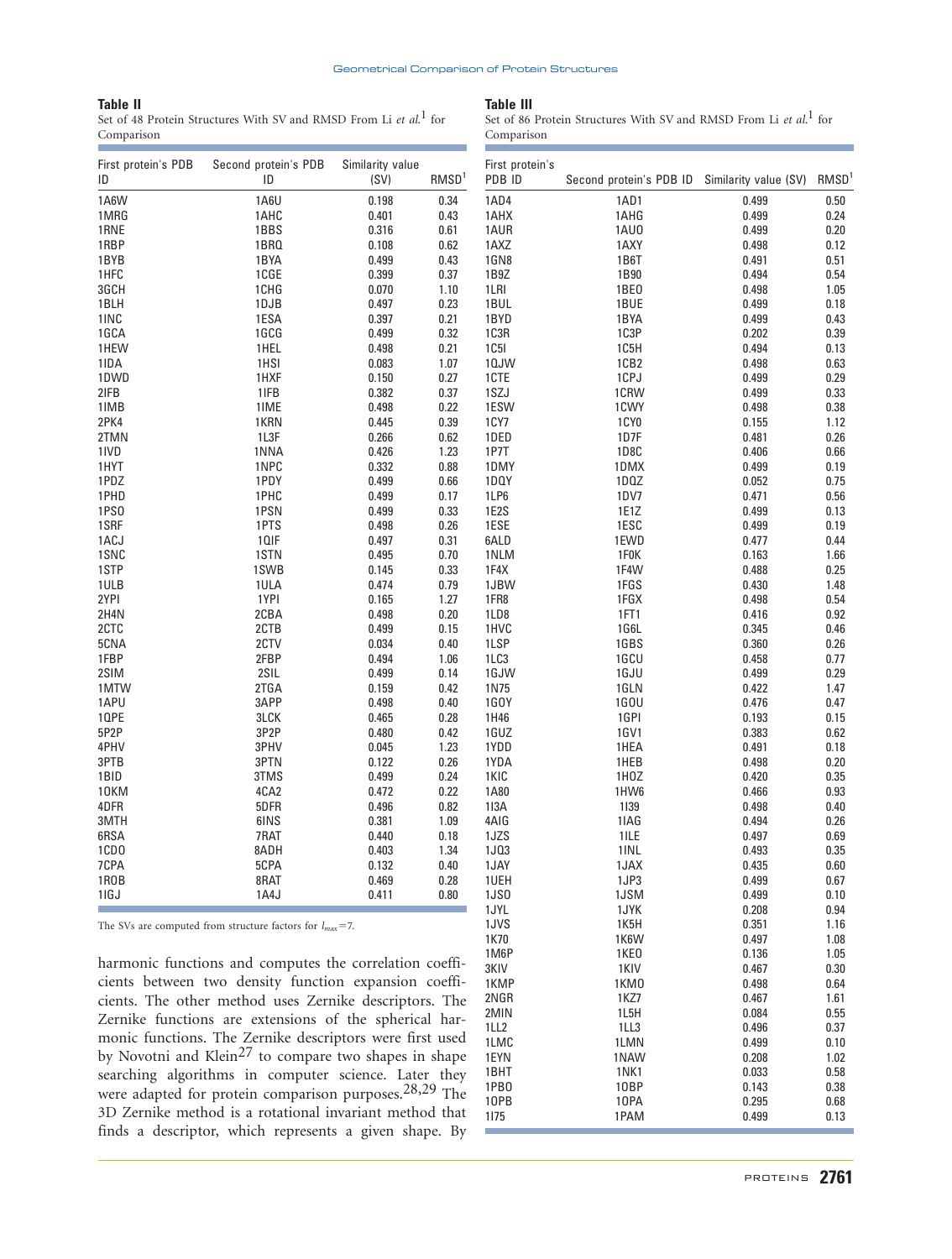| <b>Table III</b><br>(Continued) |                         |                       |                   |
|---------------------------------|-------------------------|-----------------------|-------------------|
| First protein's<br>PDB ID       | Second protein's PDB ID | Similarity value (SV) | RMSD <sup>1</sup> |
| 1NME                            | 1PAU                    | 0.499                 | 0.29              |
| 1KEV                            | 1PED                    | 0.281                 | 0.81              |
| 1PIG                            | 1PIF                    | 0.495                 | 0.32              |
| 1PJC                            | 1PJB                    | 0.498                 | 0.61              |
| 1KLT                            | 1PJP                    | 0.168                 | 0.97              |
| 10HG                            | 1PJR                    | 0.499                 | 0.23              |
| 1CEB                            | 1PKR                    | 0.041                 | 0.58              |
| 2PK4                            | 1PMK                    | 0.417                 | 0.71              |
| 1BK9                            | 1PSJ                    | 0.494                 | 0.24              |
| 10 <sub>B</sub> B               | 10BA                    | 0.497                 | 0.11              |
| 1PYY                            | 10ME                    | 0.157                 | 0.59              |

1OSS 1SGT 0.367 0.27 1SWN 1SWL 0.497 0.31 1LBT 1TCA 0.440 0.24 1WBL 1WBF 0.371 0.39 1YDB 1YDC 0.491 0.12 1H0S 2DHQ 0.499 0.26 1LLO 2HVM 0.498 0.12 43CA 43C9 0.491 0.23 5BIR 4BIR 0.487 0.61 5EUG 4EUG 0.498 0.21 5EAU 5EAS 0.064 0.40 7TAA 6TAA 0.499 0.24

The SVs are computed from structure factors for  $l_{max}=7$ .

comparing the descriptors, the similarities between any two shapes could be determined. Another method that should be mentioned here is the spherical harmonic method.<sup>7,28</sup> This method expands a shape function in terms of spherical harmonic functions. After some algebraic computations, the spherical harmonic method defines the descriptors and compares them. The above methods use moment or descriptor concepts to compare proteins. Some methods have used RMSD values as a score to compare between two structures. However, because proteins can have different sizes, normally these methods only use partial RMSD calculations. For example, some of these methods have used a difference

| <b>Table IV</b>   |                                                              |  |  |  |  |
|-------------------|--------------------------------------------------------------|--|--|--|--|
|                   | Set of Eight Protein Pairs With High SV and Low RMSD From Li |  |  |  |  |
| $_{et}$ al $^{1}$ |                                                              |  |  |  |  |

et al.

| First<br>protein's<br>PDB ID | First<br>protein's<br>total atom $#$ | Second<br>protein's<br>PDB ID | Second<br>protein's<br>total atom $#$ | Similarity<br>value (SV) | RMSD |
|------------------------------|--------------------------------------|-------------------------------|---------------------------------------|--------------------------|------|
| 1a6w                         | 1774                                 | 1а6и                          | 1736                                  | 0.4856                   | 0.34 |
| 1 <sub>mrg</sub>             | 2395                                 | 1ahc                          | 1933                                  | 0.45127                  | 0.43 |
| 1 <sub>rne</sub>             | 2510                                 | 1bbs                          | 5018                                  | 0.40392                  | 0.61 |
| 1byb                         | 3925                                 | 1bya                          | 3929                                  | 0.49973                  | 0.43 |
| 1hfc                         | 1244                                 | 1cge                          | 1542                                  | 0.47786                  | 0.37 |
| 1 <sub>blh</sub>             | 1999                                 | 1djb                          | 2028                                  | 0.49806                  | 0.23 |
| 1inc                         | 1822                                 | 1esa                          | 1822                                  | 0.40316                  | 0.21 |
| 1qca                         | 2892                                 | 1gcg                          | 2893                                  | 0.49997                  | 0.32 |

Methods are in agreement and both are good measures of structure similarity. Side-by-side illustration of protein pair italicized in table is shown in Figure 7(a).

#### Table V

Set of Eight Protein Pairs With Low SV and High RMSD From Li et al. 1

| First<br>protein's<br>PDB ID | First protein's<br>total atom $#$ | Second<br>protein's<br>PDB ID | Second<br>protein's<br>total atom $#$ | Similarity<br>value<br>(SV) | RMSD    |
|------------------------------|-----------------------------------|-------------------------------|---------------------------------------|-----------------------------|---------|
| 1au1                         | 3510                              | 1a2v                          | 31080                                 | 0.0942727                   | 15.4917 |
| 1atz                         | 2797                              | 1a2z                          | 6986                                  | 0.0767325                   | 5.59876 |
| 1ag0                         | 4541                              | 1a5t                          | 3062                                  | 0.0899071                   | 12.0075 |
| 1apj                         | 1063                              | 1a6f                          | 950                                   | 0.168915                    | 4.15105 |
| 1aoe                         | 3182                              | 1a7s                          | 1680                                  | 0.0977561                   | 11.4711 |
| 1aop                         | 3622                              | 1a77                          | 2546                                  | 0.0543472                   | 19.6512 |
| 1alv                         | 3422                              | 1a99                          | 10720                                 | 0.042003                    | 13.7636 |
| 1alu                         | 1263                              | 1a9x                          | 44287                                 | 0.0271374                   | 12.7272 |
|                              |                                   |                               |                                       |                             |         |

Methods are in agreement. However, neither is a good measure of structure similarity. Side-by-side illustration of protein pair italicized in table is shown in Figure 7(b).

between the intrastructural residue–residue distances, for example, Dali,  $45,46$  CE,  $47$  or between interstructural residue-residue-distances, such as STRUCTAL, <sup>15</sup> SAL, <sup>48</sup> and TM-score.52 Our method is different from these structural methods for the following reasons:

- 1. Using the Wigner-D function does not require a definition of a radial function, as is done in the 3D Zernike, spherical harmonic or SPE methods. The three angles in the Wigner-D functions are the Euler angles, and it is well known from classical mechanics that moving through a 3D rigid body is possible by using three Euler angles.
- 2. We show that the expansion coefficients of the shape function defined by the Wigner-D functions are equivalent to the Fourier transform of the shape function (see more details in Basic Mathematical Idea section). Thus, we introduce the expansion coefficients of a shape function in terms of Wigner-D functions as structure factors.

#### Table VI

Set of Eight Protein Pairs With High SV and Low RMSD From Li et al. 1

| First<br>protein's<br>PDB ID | First pro-<br>tein's<br>total atom $#$ | Second<br>protein's<br>PDB ID | Second<br>protein's<br>total atom<br># | Similarity<br>value<br>(SV) | RMSD    |
|------------------------------|----------------------------------------|-------------------------------|----------------------------------------|-----------------------------|---------|
| 1aw0                         | 1063                                   | 1a0f                          | 3224                                   | <i>0.425909</i>             | 10.4309 |
| 1auz                         | 1693                                   | 1a17                          | 1281                                   | 0.45488                     | 12.5662 |
| 1aru                         | 2465                                   | 1a48                          | 2384                                   | 0.422306                    | 14.7692 |
| 1aln                         | 2220                                   | 1aa6                          | 5454                                   | 0.417816                    | 10.0503 |
| 1all                         | 2399                                   | 1aa7                          | 2980                                   | 0.417423                    | 11.2399 |
| 1a 0                         | 9521                                   | 1ab4                          | 3771                                   | 0.459777                    | 12.6608 |
| 1ajs                         | 6539                                   | 1acc                          | 5282                                   | 0.396727                    | 14.4862 |
| 1air                         | 3271                                   | 1aco                          | 5812                                   | 0.474606                    | 22.6212 |

Methods are not in agreement. SV is a better measurement of structure similarity than RMSD. Side-by-side illustration of protein pair italicized in table is shown in Figure 7(c).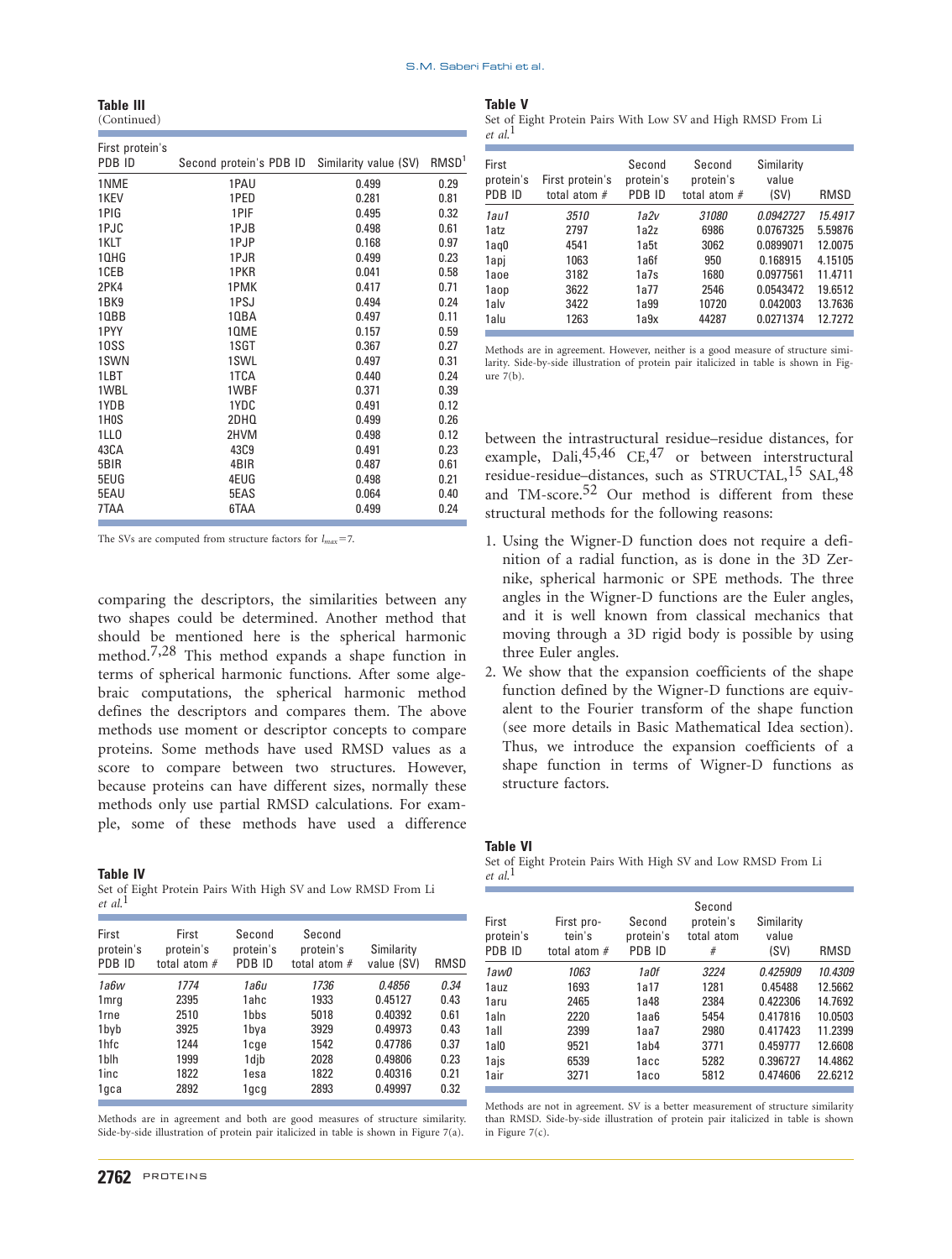## Table VII

|          | Set of Seven Protein Pairs With Low SV and Low RMSD From Li |  |  |  |  |  |
|----------|-------------------------------------------------------------|--|--|--|--|--|
| $et$ al. |                                                             |  |  |  |  |  |

| First<br>protein's<br>PDB ID  | First<br>protein's<br>total atom $#$ | Second<br>protein's<br>PDB ID | Second<br>protein's<br>total atom $#$ | Similarity<br>value (SV) | RMSD    |
|-------------------------------|--------------------------------------|-------------------------------|---------------------------------------|--------------------------|---------|
| 1rbp                          | 1408                                 | 1bra                          | 1408                                  | 0.099626                 | 0.62    |
| 1pbo                          | 2534                                 | 1obp                          | 3158                                  | 0.12698                  | 0.38    |
| 1oss                          | 1632                                 | 1sqt                          | 1620                                  | 0.29663                  | 0.27    |
| 5bir                          | 1565                                 | 4bir                          | 785                                   | 0.21514                  | 0.61    |
| 2dgd                          | 6984                                 | 1h75                          | 620                                   | 0.0204437                | 2.25141 |
| 1 <sub>V</sub> 6 <sub>X</sub> | 669                                  | 1n4p                          | 32190                                 | 0.025834                 | 2.90993 |
| 1tgg                          | 2247                                 | 1gbk                          | 8323                                  | 0.0651008                | 1.77265 |
|                               |                                      |                               |                                       |                          |         |

Methods are not in agreement. RMSD is a better measure of structure similarity than SV. Side-by-side illustration of protein pair italicized in table is shown in Figure 7(d).

- 3. It is well known that the Fourier transform (consequently an expansion on the Wigner-D function) is a linear transform and hence it preserves isometry.<sup>17,18,22,23</sup> Thus, if we define a RMSD-type criterion, like Similarity Value between structure factors, we show mathematically that the properties obtained in the reciprocal space reflect the same properties in the position space. This means that if in the reciprocal space two proteins are similar, the same result holds true in the position space (provided a method of comparison is defined).
- 4. The size of a protein analyzed does not affect our comparison. This is because we are able to compare two proteins with the same size in reciprocal space, even though they may be different in position space, and we can choose the dimension of reciprocal space according to a desired level of accuracy. Note that in reality the expansion terms have to go to infinity but similar to other computational calculations, we should choose a cutoff in order to terminate this divergence. The number of expansion coefficients used increases the level of accuracy, but is also computationally costly.
- 5. We have compared our method results with two other sets, that is, a 48 protein pair data set and an 86 protein pair data set, where both liganded and unliganded proteins are listed, and RMSD values are those



#### Figure 3

A schematic of the distance matrices  $d(A,A), d(B,B),$  and  $d(AB,AB),$ and a schematic describing the use of the direct sum.



## Figure 4

(a) Extended  $d(B, B)$  matrix. Here we add zeros to change the size of  $d(B, B)$  from  $s \times s$  to  $(r+s) \times (r+s)$ . (b) Extended  $d(A, A)$  matrix. Here we add zeros to change the size of  $d(A, A)$  from  $r \times r$  to  $(r+s) \times (r+s)$ . (c) Extended  $d(A, B)$  matrix. Here we add zeros to change the size of  $d(A, B)$  from  $r \times s$  to  $(r+s) \times (r+s)$ . (d) Extended  $d(B, A)$  matrix. Here we add zeros to change the size of  $d(B, A)$  from  $s \times r$  to  $(r+s) \times (r+s)$ . [Color figure can be viewed in the online issue, which is available at [wileyonlinelibrary.com](http://wileyonlinelibrary.com).]

reported in Supporting Information of Li et al.<sup>1</sup> (These sets are given in [http://dragon.bio.purdue.edu/](http://dragon.bio.purdue.edu/visgrid_suppl) [visgrid\\_suppl](http://dragon.bio.purdue.edu/visgrid_suppl)). Note that RMSD values are computed in the position space. Tables II and III show computed SV values and RMSD values (taken from Li  $et al.$ <sup>1</sup>), for the 48 pair data set and the 86 pair data set, respectively. From these tables, we see that, in the case where both protein structures have similar numbers of atoms, both methods are in agreement. That is, a lower value of RMSD corresponds to a higher value of SV (for a similar number of atoms) and vice versa. To highlight the cases where both methods agree, we include Tables IV and V, which summarize a handful of the pairings from Tables II and III. When the number of atoms between two protein structures is different, there is no agreement between the SV and RMSD values. In this case, we see that either SV or RMSD can be useful measures of structural similarity. Again, to highlight the cases where both methods disagree, we include Tables VI and VII, which summarize a handful of the pairings from Tables II and III. We further illustrate the agreement and disagreement between these methods in Figure 7. In some algorithms, using RMSD values in a part of the algorithm, RMSD can be replaced by SV as an alternative parameter. This is because SV is equivalent to RMSD and SV can be computed more precisely than RMSD for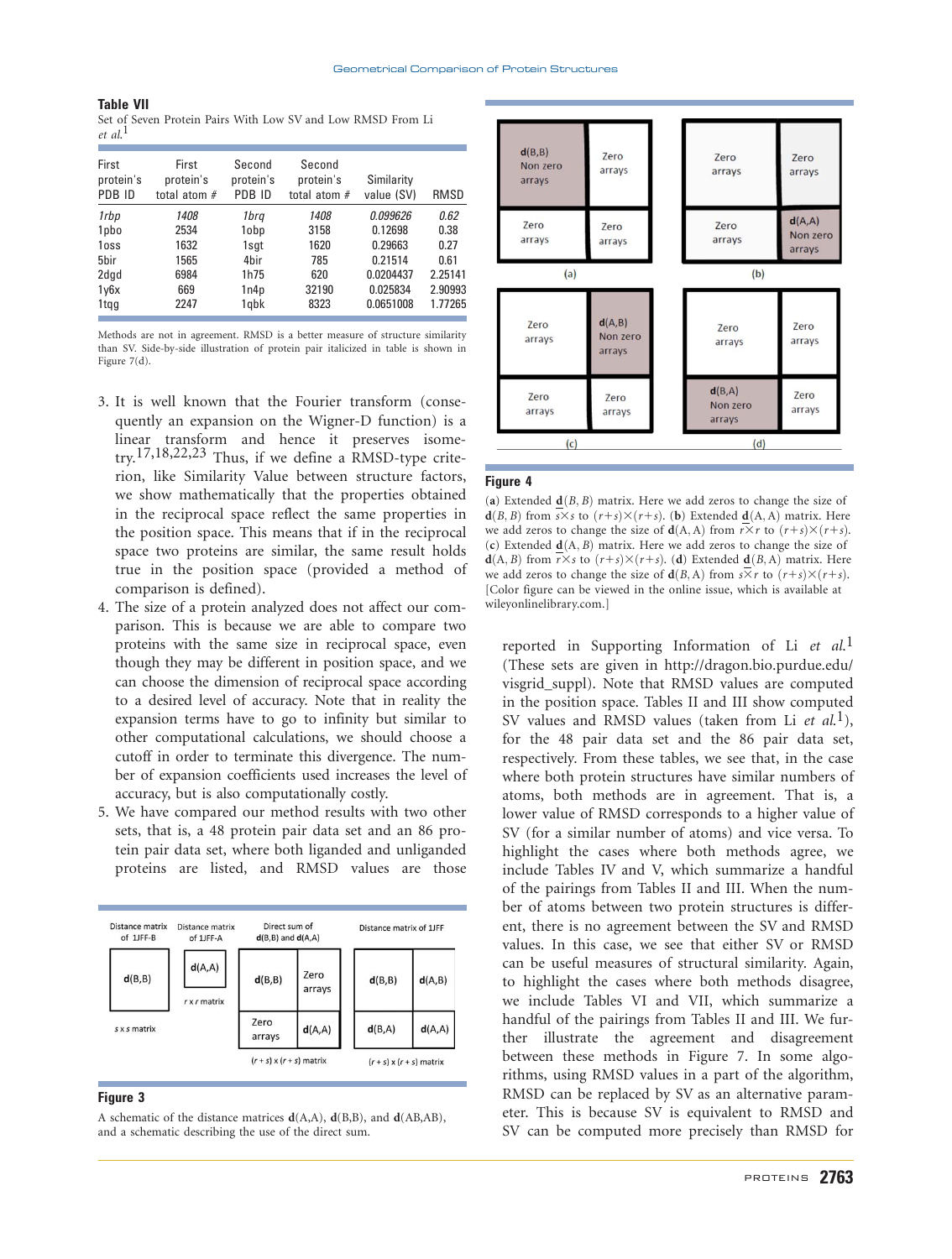

#### Figure 5

A schematic representation describing how we obtain  $d(AB, B)$ . The subtraction of the two top matrices yields the bottom matrix. [Color figure can be viewed in the online issue, which is available at [wileyonli](http://wileyonlinelibrary.com)[nelibrary.com](http://wileyonlinelibrary.com).]

proteins with different sizes. However, it should be kept in mind that the cost of computation for SV is about 33 s for comparing two proteins using a laptop with an Intel Core i7 CPU. An in depth description of how these two methods differ is described in "The difference between SV and RMSD" section.

Below we discuss a specific example by explaining the SVs results for 1JFF and their monomers (1JFF-A and 1JFF-B). As we know, 1JFF-A has  $r=3227$ -atoms, 1JFF-B has  $s=3351$ -atoms and 1JFF has the sum of both monomers atoms, that is,  $r+s=6578$ -atoms. The SVs reported between these macromolecules in Table I are:

| 1JFF   | 1JFF-A  | $SV = 0.2091$ |
|--------|---------|---------------|
| 1JFF   | 1.JFF-B | $SV = 0.4967$ |
| 1JFF-A | 1JFF-B  | $SV = 0.2271$ |

Here, we discuss these results in more detail. To simplify notation, we represent 1JFF-A with A, 1JFF-B with B, and 1JFF with AB. Their distance matrices are defined by  $d(A, A)$  which has  $r \times r$  arrays,  $d(B, B)$  with  $s \times s$ arrays, and  $d(AB, AB)$  with  $(r+s) \times (r+s)$  arrays. Note that here we define distance matrix d in position space. We can write  $d(AB, AB)$  as

$$
\mathbf{d}(AB, AB) = \mathbf{d}(B, B) \oplus \mathbf{d}(A, A) + \mathbf{d}(B, A) + \mathbf{d}(A, B) \quad (17)
$$

where  $\oplus$  indicates the direct sum between matrices (see Fig. 3). We note that  $d(A, B)$  and  $d(B, A)$  are transpose of each other, and we define  $d(A,B)$  and  $d(B,A)$  to be the extended forms of  $d(A,B)$  and  $d(B,A)$ , respectively [matrices with zero arrays added as shown in Figure  $4(c,d)$ ]. Let us assume an unknown direct way (in position space and not in reciprocal space), that we can find the RMSD between the above structures. We then compute the following terms

$$
D^{2}(A, B) = \sum \left[\underline{\mathbf{d}}(A, A) - \underline{\mathbf{d}}(B, B)\right] \cdot 2
$$
  

$$
D^{2}(AB, A) = \sum \left[\underline{\mathbf{d}}(AB, AB) - \underline{\mathbf{d}}(A, A)\right] \cdot 2
$$
 (18)  

$$
D^{2}(AB, B) = \sum \left[\underline{\mathbf{d}}(AB, AB) - \underline{\mathbf{d}}(B, B)\right] \cdot 2
$$

where  $[\cdot]$ .  $\hat{ }$  means that all arrays of the matrix in the where  $\left[\cdot\right]$ . 2 means that an arrays of the matrix in the<br>bracket will be squared,  $\sum [\cdot]$  is defined as summation over all matrix arrays in the bracket,  $[\cdot]$ . The matrices  $d(B,B)$  and  $d(A,A)$  are the extended matrices for  $d(B,B)$ and  $d(A,A)$ , respectively [as shown in Figure 4(a,b)]. Now, we expand  $D^2$  between AB and A and B. First, we have

$$
D^{2}(AB, B) = \sum [d(AB, AB) - \underline{d}(A, A)].^{\wedge 2}
$$

$$
= \sum [d(B, B) \oplus d(A, A) + \underline{d}(B, A) + \underline{d}(A, B) - \underline{d}(A, A)].^{\wedge 2}
$$
(19)

Similarly, we find that

$$
D^{2}(AB, A) = \sum [d(AB, AB) - \underline{d}(B, B)].\hat{2}
$$

$$
= \sum [d(B, B) \oplus d(A, A) + \underline{d}(B, A) + \underline{d}(A, B) - \underline{d}(B, B)].\hat{2}
$$
(20)



#### Figure 6

Top: squared arrays of  $d(AB, A)$  and  $d(AB, B)$ . ".^2" means that all arrays of the matrix will be squared. The sum over all arrays of these matrices yields  $D^2$  as defined by Eq. (11). Bottom: shows subtraction of the top two matrices. Normally, we should subtract the sum of two top matrices. But, here to show the derivation of our formula in Eq. (21) before summation we subtract two top matrices and we see the result in the bottom. To solve Eq. (21), we have to sum over all arrays of bottom matrix. The minus sign causes the change in shading on d  $(A, A)$ .  $\hat{ }$  2 in the bottom matrix. [Color figure can be viewed in the online issue, which is available at [wileyonlinelibrary.com.](http://wileyonlinelibrary.com)]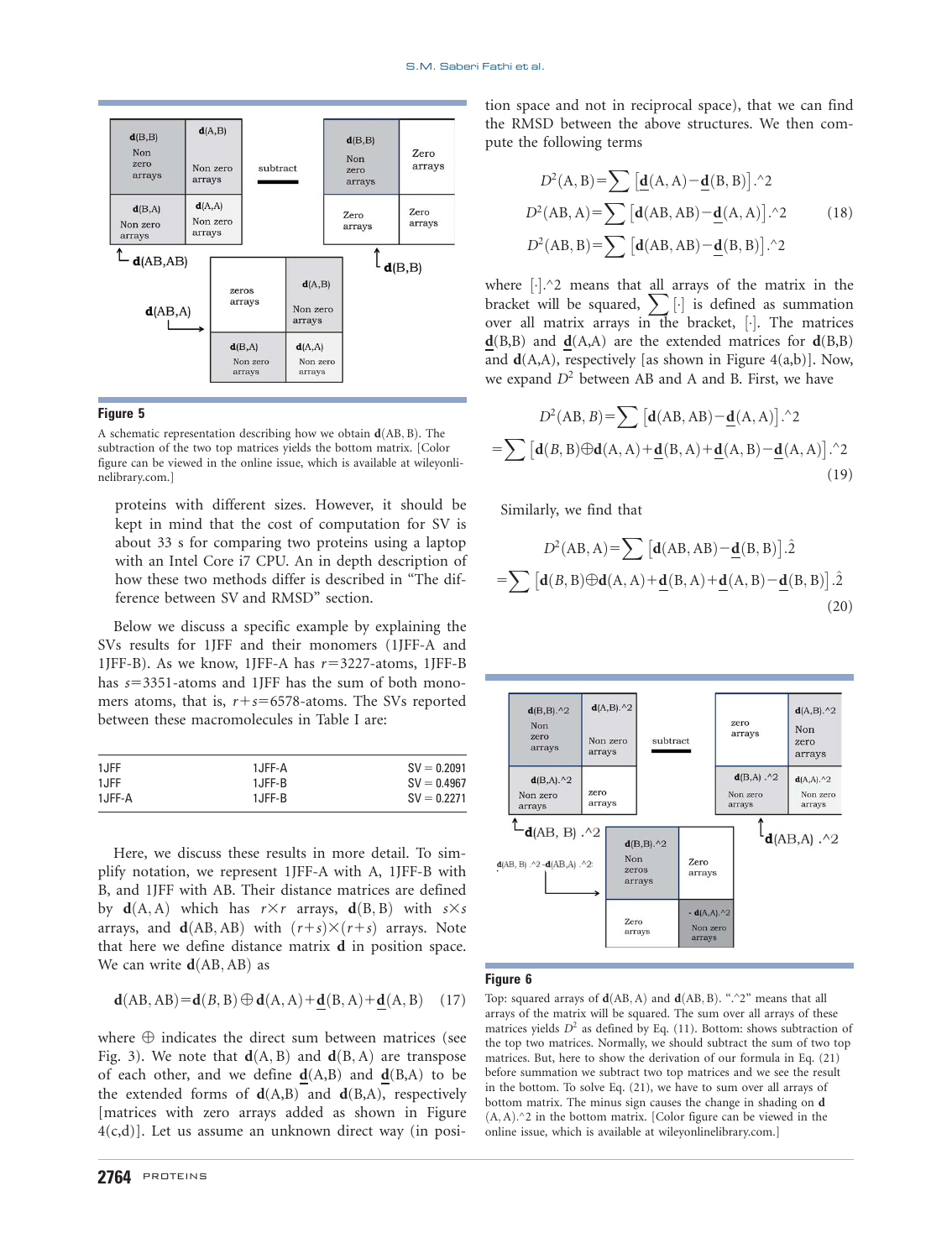We readily see that  $D^2(AB, A) \neq D^2(AB, B)$ . This shows that two monomers do not have the same RMSD or SVs.

Now, the following relation can be obtained (a derivation is given by Figures 5 and 6)

$$
|D^{2}(AB, A) - D^{2}(AB, B)| = |d^{2}(B, B) - d^{2}(A, A)|
$$
 (21)

where  $d^2(B, B) = \langle d(B, B) | d(B, B) \rangle$  has a similar definition to the one mentioned after Eq. (12). However, this definition does not provide a normalized measure to compare with the SV. Now, we define SS as follows

$$
SS = |S(AB, A) - S(AB, B)| \approx \left| \frac{d^2(B, B) - d^2(A, A)}{2(d^2(AB, AB) + d^2(A, A))} \right|
$$
\n(22)

where we have defined  $S(AB, A)$  as

$$
S(AB, A) = {D^2(AB, A) \over 2(d^2(AB, AB) + d^2(A, A))}
$$
(23)

 $S(AB, B)$  is defined similarly. Here, to arrive at the right-hand side of Eq. (22) we approximate  $d^2(A, A)$  $\leq d^2(B, B)$  in the dominator. We will show in what follows that this is a very reasonable approximation.

The computation of  $d^2$  for 1JFF, and its two monomers 1JFF-A and 1JFF-B, results in  $d^2(AB, AB) = 7.1519 \times 10^{10}$ ,  $d^{2}(A, A) = 8.7874 \times 10^{9}$  and  $d^{2}(B, B) = 9.7127 \times 10^{9}$  in units of square Angstroms. From these values, one can obtain  $d^{2}(A, B) = d^{2}(B, A) = 2.6509 \times 10^{10}$ . To make more sense of the numerical values obtained, in addition to our real case, we compute SS in Eq. (22) for a totally correlated case  $(d^2(AB, AB)=0)$  and for an uncorrelated  $\text{case}(d^2(AB, AB) = d^2(B, B) + d^2(A, A))$ . Thus, we have

$$
SS \cong \begin{cases} \frac{1}{6} \left( 1 - \frac{d^2(A, A)}{d^2(B, B)} \right) = 0.0159, & A \text{ and } B \text{ are totally different } d^2(A, B) = 0\\ 0, & A \text{ and } B \text{ are totally similar} \\ 0.0058, & \text{In our case} \end{cases}
$$
(24)

The above equation shows that  $0 \leq SS \leq 0.0159$ . We normalize SS to  $1/2$  so that we have

$$
SS_{\text{Normalized}} = \frac{1}{2} \left( 1 - \frac{SS}{0.0159} \right) = \begin{cases} 0 & \text{A and B are totally different} \\ \frac{1}{2} & \text{A and B are totally similar} \end{cases} \tag{25}
$$

Thus, for our case we have:  $SS_{\text{Normalized}}=0.3176$ . Now, we come back to SVs obtained in Table I, where  $SV(AB, A) - SV(AB, B) = 0.4967 - 0.2091 = 0.2876$ . We see that these two results are close in value. Note that  $SS<sub>Normalized</sub>$  is obtained by using an approximation. Here in the structural form, we have shown why the two monomers of 1JFF are different. In particular, we have shown that, if one of these monomers is similar to 1JFF, then the other cannot be similar (and vice versa).

## The difference between SV and RMSD

When two structures (A and B) do not have the same size (either different numbers of atoms or residues), the RMSD is an approximate value of structural similarity and, depending on the order of the two structures begin compared, RMSD can calculate two different values. That is, RMSD(A,B) is not equal to RMSD(B,A). This can be verified by using the Matlab batch pdbsuperpose function to compute RMSD. For example, for the two proteins 2nsg (with 1852 atoms) and 1adn (with 731 atoms), the pdbsuperpose function gives two different values. That is, pdbsuperpose(2nsg,1adn) gives a value of 7.39249 while pdbsuperpose(1adn,2nsg) gives a value of 0.382794. However, the SV values in both cases are the same and equal to a value of 0.352874.

Mathematically, we see this difference in what follows. We find the RMSD between two datasets A and B, RMSD(A,B), within a coordinate system, when two structures have the same size  $n$ -point (e.g., the same number of atoms) and centroid at the origin of the coordinate system. Firstly, we find a rotational transformation R of the coordinate vector of B,  $r_B$  onto the coordinate vectors of A,  $r_A$ . Then, to compute  $RMSD(A,B)$  we need to minimize  $|\mathbf{r}_A - R\mathbf{r}_B R^t|^2$ . Expanding this term gives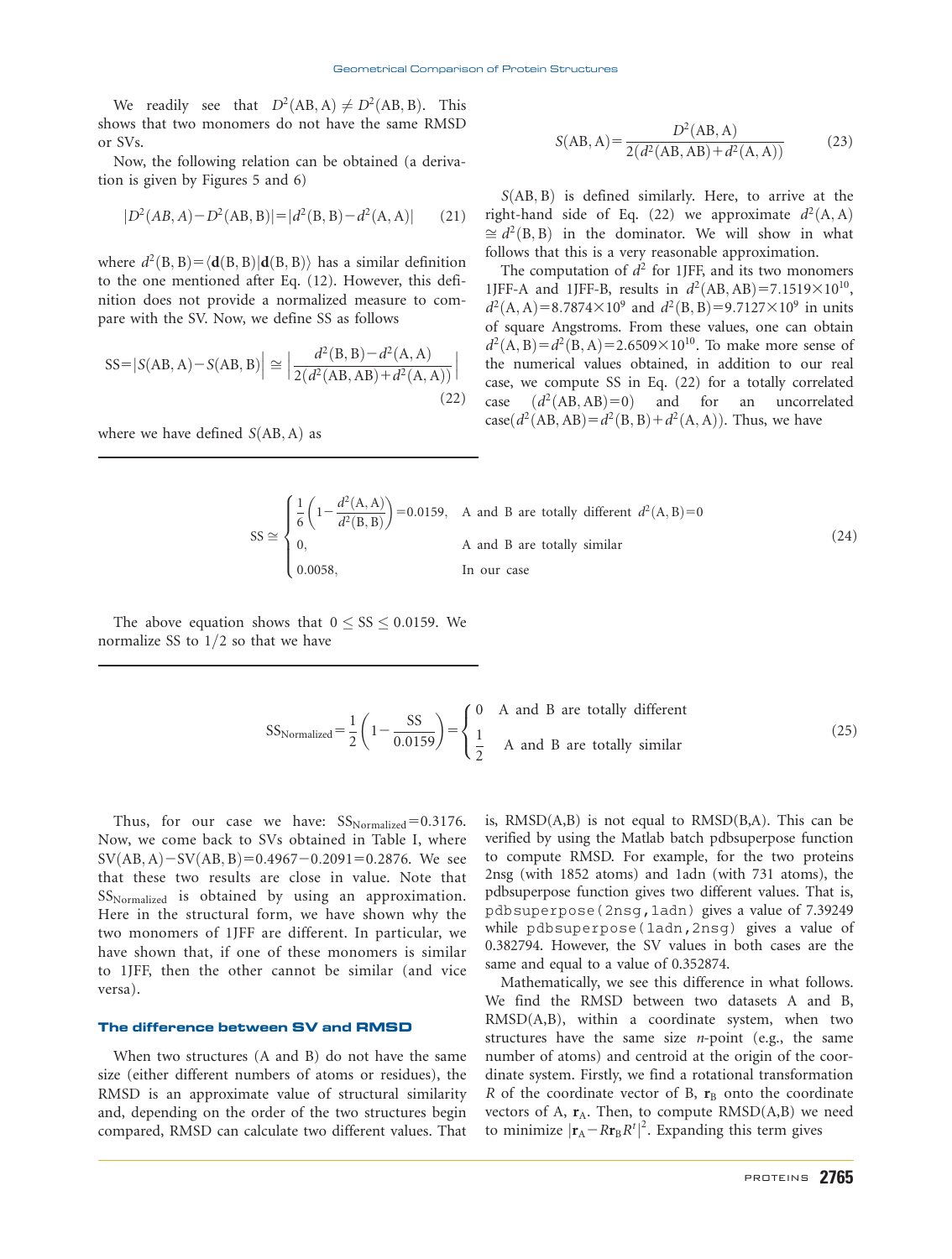

# Figure 7

(Top row: Methods agree; a) 1a6w in blue and 1a6u in red. Two methods agree that both structures are similar. (b) 1au1 in red and 1a2v in blue. Two methods agree that both structures are very different. (Bottom row: Methods disagree; c) 1aw0 in red and 1aof in blue. SV is a better predictor of structure similarity because of the large difference in atom numbers. (d) 1rbp in red and 1brq in blue. RMSD is a better predictor of structure similarity. Here, both structures have the same number of atoms. [Color figure can be viewed in the online issue, which is available at [wileyonline](http://wileyonlinelibrary.com)[library.com.](http://wileyonlinelibrary.com)]





 $\text{RMSD}_{\text{N}}$  versus  $\text{RMSD}_{\text{N}}^{\text{fit}}$  and correlations for the 48 data set taken from Li *et al.*<sup>1</sup> [Color figure can be viewed in the online issue, which is available at [wileyonlinelibrary.com.](http://wileyonlinelibrary.com)]



## Figure 9

 $\text{RMSD}_{\text{N}}$  versus  $\text{RMSD}_{\text{N}}^{\text{fit}}$  and correlations for the 86 data set taken from Li *et al.*<sup>1</sup> [Color figure can be viewed in the online issue, which is available at [wileyonlinelibrary.com.](http://wileyonlinelibrary.com)]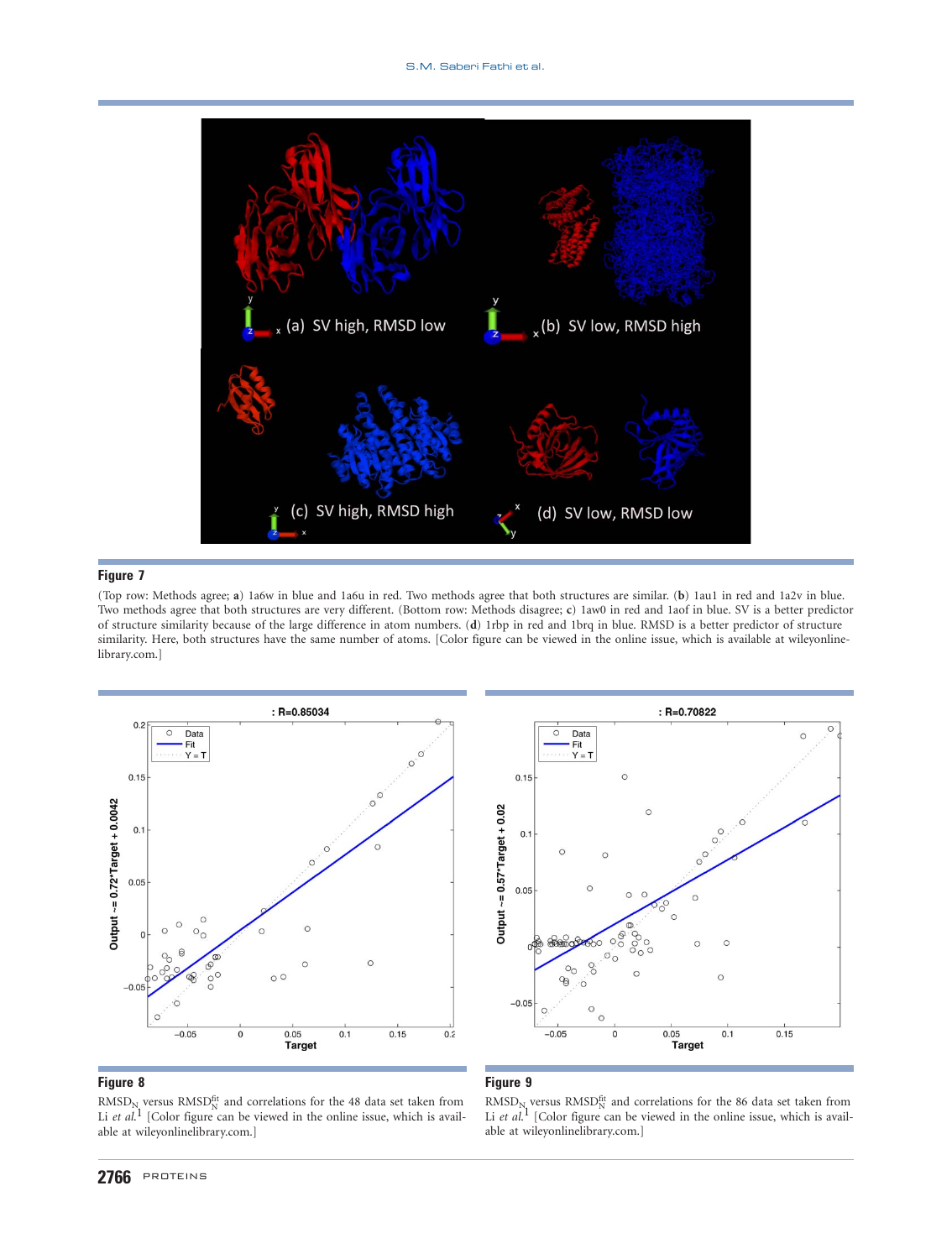



 $RMSD_N$  versus  $RMSD_N^{\text{fit}}$  and correlations for the dataset1, an 89-pair comparison taken from Kolodny et  $al<sup>4</sup>$  [Color figure can be viewed in the online issue, which is available at [wileyonlinelibrary.com.](http://wileyonlinelibrary.com)]

$$
(|\mathbf{r}_{A}|^2 + |\mathbf{r}_{B}|^2 - 2\mathbf{r}_{A} \cdot R\mathbf{r}_{B}R^{t}).
$$

The last term in the above expression is positive. Thus, the worst-case superposition occurs when the last term is zero. Thus, to minimize RMSD, we should maximize the last term,  $(\mathbf{r}_A \cdot R\mathbf{r}_B R^t)$ , in the above expression. The minimization can be competed by computing the correlation matrix

$$
C_{ij} = \frac{1}{n} \sum_{k=1}^{n} r_{A, ik} r_{B, jk} \quad (i, j = 1, 2, 3),
$$

and replacing  $(\mathbf{r}_A \cdot R\mathbf{r}_B R^t)$  by the maximum eigenvalue of C,  $\lambda_{\text{Max}}$ ,  $13,50$  When the two structures are different sizes in the RMSD(A,B) computation (for example if B has fewer points than A), its void points are replaced by zeroes. This difference is size results in the discrepancy between the RMSD values given above for 2nsg and 1adn.

Another thing to note is that the RMSD has a range of potential values in the interval  $[0,\infty)$ , thus it has no upper limit. On the other hand, SV does have an upper limit of 1/2. This means that if the RMSD between two structures is very large, for example if  $RMSD(A,B) = 56$ and  $RMSD(B,A) = 99$ , then both cases show full dissimilarity between two structures and, in general, the SVs are approximately zero for both these cases. To avoid inaccuracy from this difference of domain size between RMSD values and SV, we use a centroid and then normalize both datasets to unity (as is typically done for wave functions in quantum mechanics). Now we denote the normalized quantities as  $RMSD<sub>N</sub>$  and  $SV<sub>N</sub>$ . Then, we define the following measure to compare them.

Taking into account the RMSD concept, we try to reproduce  $RMSD_N$  values by using  $SV_N$ . We can define a transformation, T of  $SV_N$  onto  $RMSD_N$  so that  $T(SV_N)T^t = RMSD_N^{\text{fit}}$ . Then, we define the correlation between  $\text{RMSD}_{\text{N}}^{\text{fit}}$  and  $\text{RMSD}_{\text{N}}$  as a comparative measure. To obtain  $\text{RMSD}_{\text{N}}^{\text{fit}}$  we use the following Matlab batches in the feed-forward neural network fitting:

 $net = newfit(SV_N$ , RMSD $_N$ ,40);  $[net,tr] = train(net,SV_N,RMSD_N);$  $RMSD_N^{\text{fit}} = \text{sim} (\text{net,SV}_N; )$ 

Figures 8–11 show  $\text{RMSD}_N$  versus  $\text{RMSD}_N^{\text{fit}}$  and their correlations, for four datasets: the 48 data set (Table S1 in Supporting Information), the 86 data set (Table S2 in Supporting Information), dataset1, an 89-pair comparison (Table S3 in Supporting Information), and dataset2, a 94-pair comparison (Table S4 in Supporting Information). The sets dataset1 and dataset2 are the same datasets as selected by Kolodny et al.<sup>4</sup> However, not all the data is used (since for some of the protein pairs, the Matlab batch cannot compute the RMSD values due to lack of pertinent information). Also, we have taken the PDB files for all datasets from the PDB-site. The 48 set and the 86 set are taken from Li et al.<sup>1</sup> The sets dataset1 and dataset2 (non-homologous) have different protein sizes ranging from 40 residues to approximately 1000 residues, and we randomly selected pairs of proteins in



#### Figure 11

 $RMSD<sub>N</sub>$  versus  $RMSD<sub>N</sub><sup>fit</sup>$  and correlations for the dataset2, an 94-pair comparison taken from Kolodny et  $al<sup>4</sup>$  [Color figure can be viewed in the online issue, which is available at [wileyonlinelibrary.com.](http://wileyonlinelibrary.com)]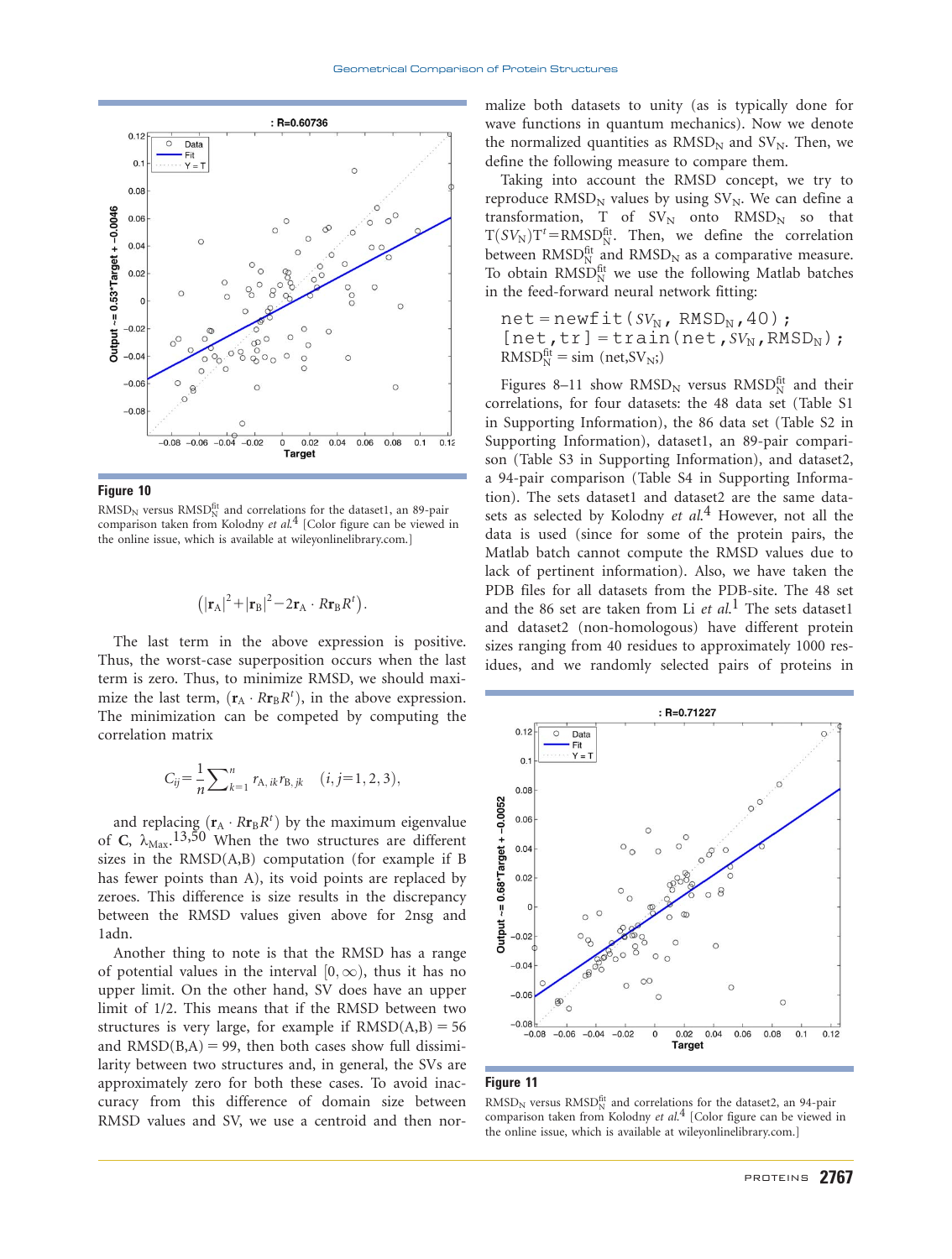these sets to compute RMSD values and SVs. The RSMD values for the 48 set and the 86 set are the same as those reported by Li et al.<sup>1</sup> For dataset1 and dataset2, RSMD values are computed by the following Matlab batch:

 $[d, RMSD] = pdbsuperpose(PDB1, PDB2, 'model',$ [11], 'apply'', all', 'Display', false');

The size of PDB2 must be less than or equal to the size of PDB1.

We do not expect agreement between RMSD values and SV because, unlike the SV, the RMSD value is not sensitive to topology<sup>51</sup> (i.e., the SV changes when the corresponding topology changes). Another reason we do not expect agreement is that RMSD depends on the size of the protein, where small size proteins tend to have a lower RMSD.41,42,51 SV does not depend on size.

These reasons explained above help to explain why SV can be much different than the corresponding RMSD value. For example, in two liganded 1a6w (1774-atom) and unliganded 1a6u (1736-atom) proteins [illustrated in Fig. 7(a)], their topology is changed but their RMSD value with 1a4j (6626-atom) is the same (2.4 Angstrom) while the SV values are different, namely 0.08 and 0.34, respectively. Thus for the above reasons, we see that the RMSD value between 1a6w and 1a6u is 0.34 Angstrom, but the SV value is 0.19. The two proteins 1RBP and 1BRQ (both have 1408 atoms) are liganded and unliganded [as illustrated in Fig.  $7(d)$ ], respectively, but they have a small RMSD value of 0.6 Angstrom. Their geometries are different, so that SV is equal to 0.1.

# CONCLUSIONS

This article introduces a new method to compare protein structures; it can be generalized to compare arbitrary shapes defined as a set of 3D coordinates. The novelty of our method lies in expanding the shape function using Wigner-D functions, showing that the expansion coefficients correspond to the structure factors, and using the RMSD measure in the reciprocal space (for the structure factors) to define a similarity value, namely the SV parameter. We show that this measure gives a corresponding similarity in the spatial domain because of the isometric property of the Fourier transform. We have verified our method by obtaining the shape function by using the structure factors and Wigner-D functions (see Fig. 2). The absolute values of the structure factors are the same as the intensities measured by X-ray scattering. We also show that the structure factor distribution is a Poisson distribution; as is well known, the intensity distribution for X-ray scattering is also a Poisson distribution. This result demonstrates the reliability of our method. The numerical results shown in Tables I–VII for SV (as well as the results shown in the tables given in Supporting Information) also confirm the reliability and usefulness of our method.

An important problem for similarity comparison methods is that the number of the protein atoms in an arbitrary pair of proteins is generally not the same. To address this problem, some methods use partial similarity measures between two proteins, like partial RMSD calculations. However, in our method, despite the fact that the number of atoms of the two proteins being compared is different, the number of structure factors is the same in reciprocal space. This is another important advantage of our method.

# ACKNOWLEDGMENTS

S.M.S.F. acknowledge grant number 2/22306 from Ferdowsi University of Mashhad. JAT gratefully acknowledges research support received from the National Science and Engineering Research Council (Canada), the Canadian Breast Cancer Foundation, and the Allard Foundation.

# **REFERENCES**

- 1. Li B, Turuvekere S, Agrawal M, La D, Ramani K, Kihara D. Characterization of local geometry of protein surfaces with the visibility criterion. Proteins 2008;71:670–683.
- 2. Rupp B, Wang J. Predictive models for protein crystallization. Methods (San Diego, Calif.) 2004;34:390–407.
- 3. Arnold K, Bordoli L, Kopp J, Schwede T. The SWISS-MODEL workspace: a web-based environment for protein structure homology modelling. Bioinformatics (Oxford, England) 2006;22:195–201.
- 4. Kolodny R, Petrey D, Honig B. Protein structure comparison: implications for the nature of "fold space", and structure and function prediction. Curr Opin Struct Biol 2006;16:393–398.
- 5. Carugo O. Recent progress in measuring structural similarity between proteins. Curr Protein Peptide Sci 2007;8:219–241.
- 6. Wolfson HJ, Rigoutsos I. Geometric hashing: an overview. IEEE Comput Sci Eng 1997;4:10–21.
- 7. Funkhouser T, Min P, Kazhdan M, Chen J, Halderman A, Dobkin D, Jacobs D. A search engine for 3D models. ACM Trans Graph 2003;22:83–105.
- 8. Kihara D, Sael L, Chikhi R, Esquivel-Rodriguez J. Molecular surface representation using 3D Zernike descriptors for protein shape comparison and docking. Curr Protein Peptide Sci 2011;12:520–530.
- 9. Murzin AG, Brenner SE, Hubbard T, Chothia C. SCOP: a structural classification of proteins database for the investigation of sequences and structures. J Mol Biol 1995;247:536–540.
- 10. Andreeva A, Howorth D, Chandonia J-M, Brenner SE, Hubbard TJP, Chothia C, Murzin AG. Data growth and its impact on the SCOP database: new developments. Nucleic Acids Res 2008;36: D419–425.
- 11. Orengo CA, Michie AD, Jones S, Jones DT, Swindells MB, Thornton JM. CATH—a hierarchic classification of protein domain structures. Structure (London, England: 1993) 1997;5:1093–1108.
- 12. Holm L, Ouzounis C, Sander C, Tuparev G, Vriend G. A database of protein structure families with common folding motifs. Protein Sci 1992;1:1691–1698.
- 13. Maiorov VN, Crippen GM. Significance of root-mean-square deviation in comparing three-dimensional structures of globular proteins. J Mol Biol 1994;235:625–634.
- 14. Carugo O, Pongor S. A normalized root-mean-square distance for comparing protein three-dimensional structures. Protein Sci 2001; 10:1470–1473.